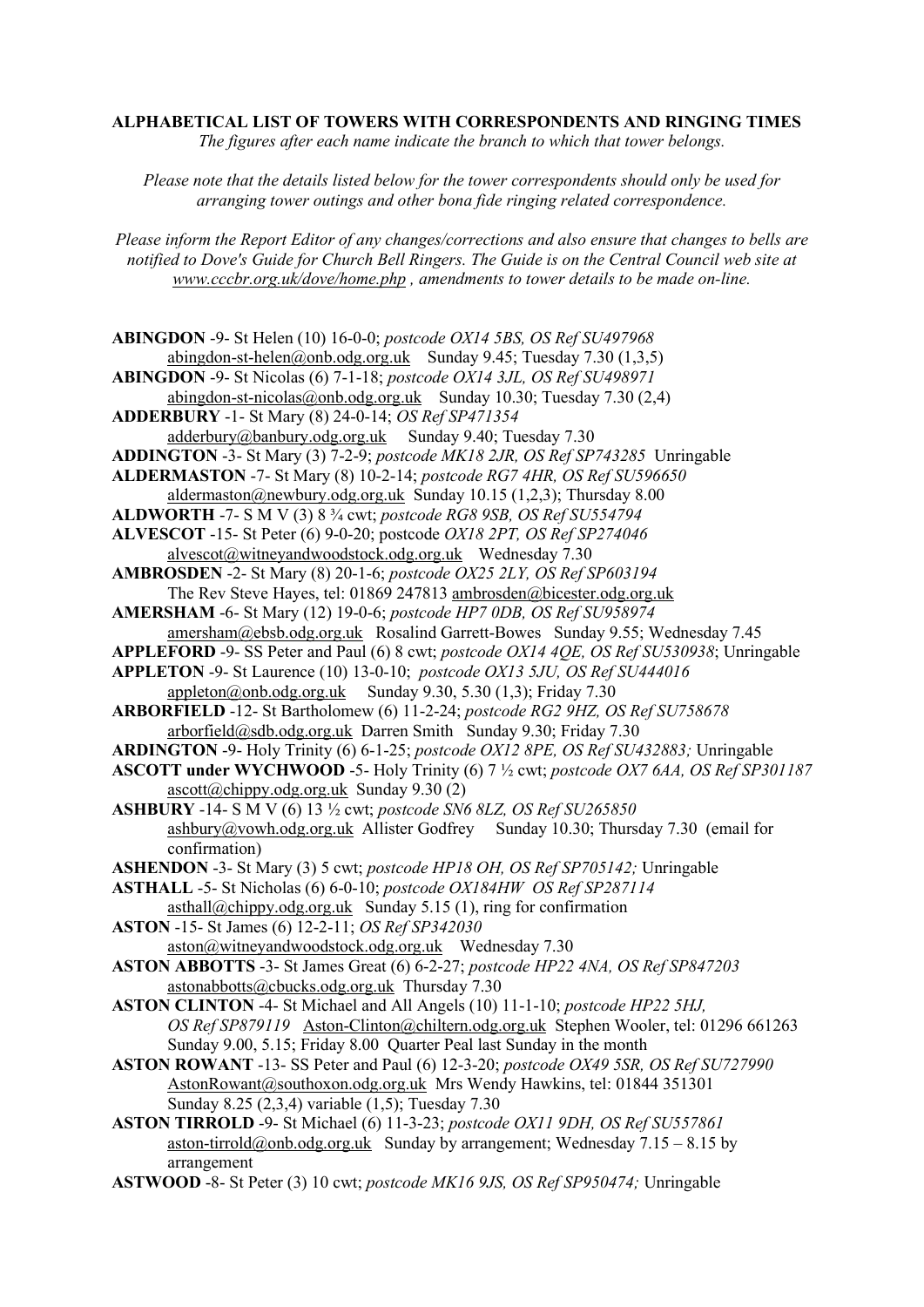- **AYLESBURY** -3- St Mary (8) 21-2-12; *postcode HP20 2JJ, OS Ref SP817139* [aylesbury@cbucks.odg.org.uk](mailto:aylesbury@cbucks.odg.org.uk) Sunday 9.30; Tuesday 7.30
- **BAMPTON** -15- S M V (8) 23-0-4; *postcode OX18 2LW, OS Ref SP313033* [bampton@witneyandwoodstock.odg.org.uk](mailto:bampton@witneyandwoodstock.odg.org.uk) Sunday 9.45; Monday 7.30
- **BANBURY** -1- St Mary (10) 17-0-9; *postcode OX16 0AA, OS Ref SP454405* [banbury@banbury.odg.org.uk](mailto:banbury@banbury.odg.org.uk) BJ Davis, tel: 01295 258413 Sunday 9.15; Wednesday 7.15 (check first)
- **BARKHAM** -12- St James (4) 3-2-13; *postcode RG40 4PL, OS Ref SU784664* [barkham@sdb.odg.org.uk](mailto:barkham@sdb.odg.org.uk) Nicola Lee, tel: 07496 788755 Sunday 6.30 (4); Friday (joint with Arborfield)
- **BEACHAMPTON** -8- Assumption BVM (5) 8-0-27; *postcode MK19 6DT, OS Ref SP770370* [beachampton@northbucks.odg.org.uk](mailto:beachampton@northbucks.odg.org.uk)
- **BEACONSFIELD** -6- St Mary and All Saints (8) 19-1-20; *postcode HP9 1ND, OS Ref SU945900* [beaconsfield@ebsb.odg.org.uk](mailto:beaconsfield@ebsb.odg.org.uk) Andrew Halford, tel: 01494 671253 Sunday 9.20, 5.50 (3) Friday 8.00
- **BECKLEY** -10- Assumption BVM (5) 11-1-13; *postcode OX3 9UT, OS Ref SP562113*; Unringable
- **BEEDON** -7- St Nicholas (6) 6-1-0; *postcode RG20 8SW, OS Ref SU 482781* [beedon@newbury.odg.org.uk](mailto:beedon@newbury.odg.org.uk) Howard Turnnidge, tel: 01635 248947 or 07514 055677
- **BEENHAM** -7- St Mary (6) 9-2-23; *postcode RG7 5NN, OS Ref SU591684* [beenham@newbury.odg.org.uk](mailto:beenham@newbury.odg.org.uk) Chris Maslen tel: 0118 971 3824 Sunday 8.45; Wednesday 7.30
- **BENSON** -13- St Helen (8) 14-1-22; *postcode OX10 6SF, OS Ref SU615916* [Benson@southoxon.odg.org.uk](mailto:Benson@southoxon.odg.org.uk) Mr John Tchighianoff, tel: 01491 838777 Sunday 9.00; Wednesday 7.30
- **BERRICK SALOME** -13- St Helen (6) 7 cwt; *postcode OX10 6JP, OS Ref SU624943* [BerrickSalome@southoxon.odg.org.uk](mailto:BerrickSalome@southoxon.odg.org.uk) Andrew Davis, tel: 01865 890755 Sunday 10.30 (1)
- **BICESTER** -2- St Edburg (10) 15-0-7; *postcode OX26 6AR, OS Ref SP583222* Mrs Fay Harris, tel: 07764569966 [bicester@bicester.odg.org.uk](mailto:bicester@bicester.odg.org.uk) Sunday 10.00 (1,3,4,5); Tuesday 7.30
- **BIERTON** -3- St James Great (6) 12-0-27; *postcode HP22 5DG, OS Ref SP836153* bierton@cbucks.odg.org.uk Sunday by arrangement; Friday 7.30
- **BINFIELD** -12- All Saints (6) 9-0-2; *postcode RG42 5NS, OS Ref SU845722* [binfield@sdb.odg.org.uk](mailto:binfield@sdb.odg.org.uk) Jan Glen, tel: 07840 104455 Sunday 9.00 (1); Monday 7.30
- **BISHAM** -6- All Saints (3) 6-0-2; *postcode SL7 1RW, OS Ref SU848854*
- **BLACK BOURTON** -15- S M V (5) 6 cwt; *postcode OX18 2PQ, OS Ref SP286042* [black-bourton@witneyandwoodstock.odg.org.uk](mailto:black-bourton@witneyandwoodstock.odg.org.uk)
- **BLADON** -15- St Martin (6) 6-1-18; *postcode OX20 1RW, OS Ref SP449148* [bladon@witneyandwoodstock.odg.org.uk](mailto:bladon@witneyandwoodstock.odg.org.uk) Sunday 9.00; Tuesday 7.45
- **BLEDLOW** -4- Holy Trinity (8) 12-2-11; *postcode HP27 9PD, OS Ref SP778021* [Bledlow@chiltern.odg.org.uk](mailto:Bledlow@chiltern.odg.org.uk) No regular ringing
- **BLETCHINGDON** -2- St Giles (6) 8-0-1; *postcode OX5 3DL, OS Ref SP506180* [bletchingdon@bicester.odg.org.uk](mailto:bletchingdon@bicester.odg.org.uk) Mrs S Macready, tel: 01869 350507 Sunday 10.30 (1); Wednesday 7.30
- **BLETCHLEY** -8- St Mary (8) 15-2-6; *postcode MK3 6DJ, OS Ref SP862337* [bletchley@northbucks.odg.org.uk](mailto:bletchley@northbucks.odg.org.uk) tel: 01908 642321 Tuesday 7.30
- **BLEWBURY** -9- St Michael and All Angels (8) 19-0-13; *postcode OX11 9QH, OS Ref SU531859* [blewbury@onb.odg.org.uk](mailto:blewbury@onb.odg.org.uk) Sunday 9.45; Friday 8.00
- **BLOXHAM** -1- Our Lady of Bloxham (8) 26-3-7; *postcode OX15 4PY, OS Ref SP430357* [bloxham@banbury.odg.org.uk](mailto:bloxham@banbury.odg.org.uk) Sunday 9.00; Friday (2,4) 7.30 (check first)
- **BODICOTE** -1- St John the Baptist (8) 8-1-4; *postcode OX15 4DW, OS Ref SP460377* [bodicote@banbury.odg.org.uk](mailto:bodicote@banbury.odg.org.uk) Liz and Lionel Smith, tel: 01295 269063 Sunday 9.00; Monday 7.30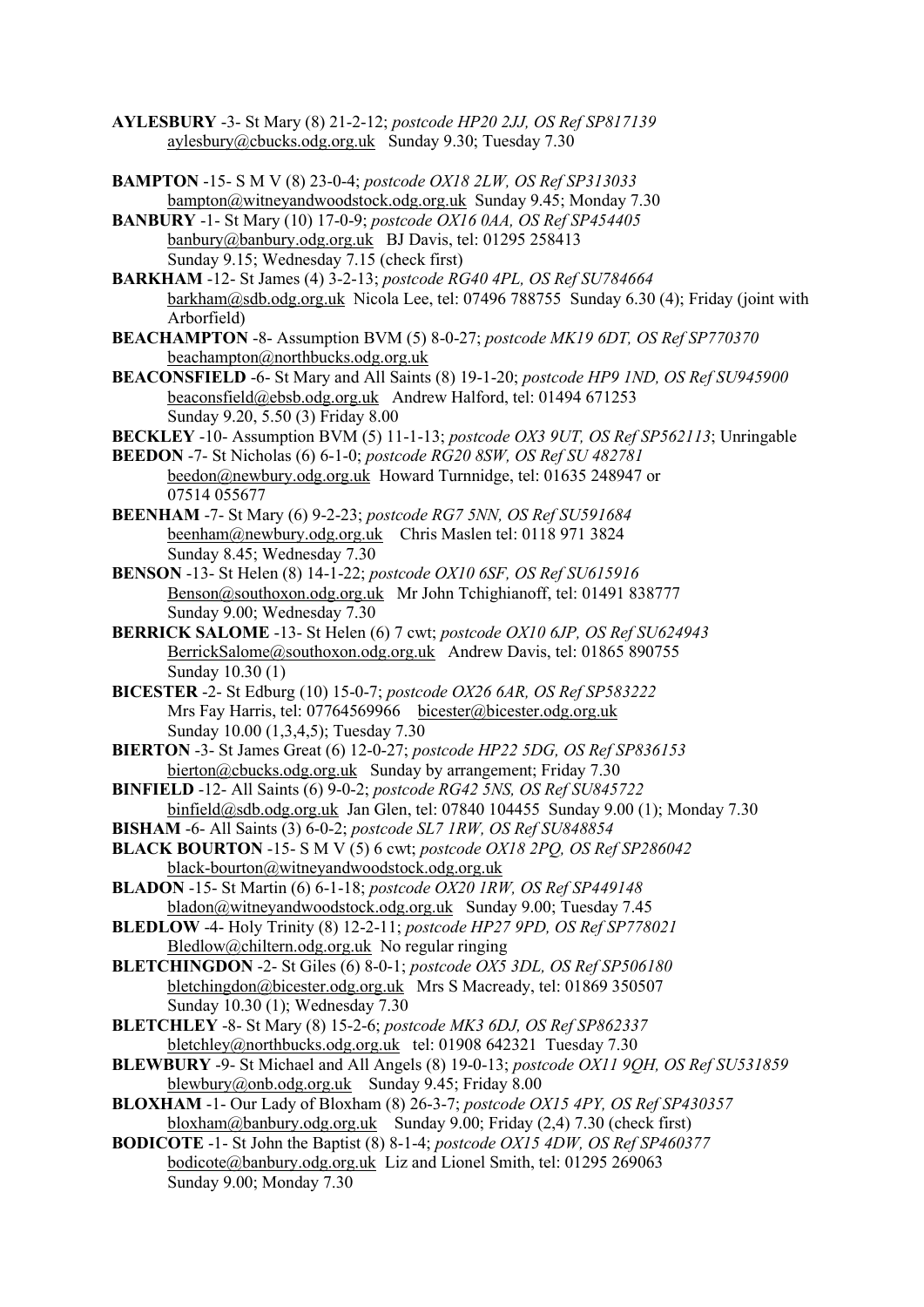**BOVENEY** -6- St Mary Magd (3) 5 cwt; *OS Ref SU940777;* Unringable

**BOW BRICKHILL** -8- All Saints (4) 9 cwt; *postcode MK17 9LQ, OS Ref SP911344*; Unringable

**BOXFORD** -7- St Andrew (5) 8 ½ cwt; *postcode RG20 8DP, OS Ref SU 429716*; Unringable

- **BRADFIELD** -11- St Andrew (6) 12 cwt; *OS Ref SU 603726*
- [bradfield@reading.odg.org.uk](mailto:bradfield@reading.odg.org.uk) No ringing at present **BRADWELL** -8- St Lawrence (6) 7-2-15; *postcode MK13 9EV, OS Ref SP831394* [bradwell@northbucks.odg.org.uk](mailto:bradwell@northbucks.odg.org.uk) tel: 01908 318864 Sunday 10.00; Wednesday 7.45
- **BRAY** -6- St Michael (8) 24-0-27; *postcode SL6 2UB, OS Ref SU902797* [bray@ebsb.odg.org.uk](mailto:bray@ebsb.odg.org.uk) Wenda Fowles, tel:01628 629538 Sunday 9.15; Monday 7.30
- **BRIGHTWALTON** -7- All Saints (6) 8-1-21; *postcode RG20 7BN, OS Ref SU427793* [brightwalton@newbury.odg.org.uk](mailto:brightwalton@newbury.odg.org.uk) Sunday 10.15 (4)
- **BRIGHTWELL** -9- St Agatha (8) 9-3-3; *postcode OX10 0RU, OS Ref SU578908* [brightwell@onb.odg.org.uk](mailto:brightwell@onb.odg.org.uk) Sunday 9.00; Tuesday 8.00
- **BRIGHTWELL BALDWIN** -13- St Bartholomew (6) 8-2-18; *postcode OX49 5NS, OS Ref SU653950* [BrightwellBaldwin@southoxon.odg.org.uk](mailto:BrightwellBaldwin@southoxon.odg.org.uk)  Claire Armit, tel: 01491 612200 Sunday variable
- **BRILL** -2- All Saints (6) 11 cwt; *postcode HP18 9RT, OS Ref SP656138* Mr A Haseldine, Tel: 01844 208948 brill@bicester.odg.org.uk Sunday 10.30 (1)
- **BRIMPTON** -7- St Peter (4) 7-2-3; *postcode RG7 4TJ, OS Ref SU557647;* Unringable
- **BRIZE NORTON** -15- St Britius (6) 8 cwt; *postcode OX18 3PW, OS Ref SP299076* [brize-norton@witneyandwoodstock.odg.org.uk](mailto:brize-norton@witneyandwoodstock.odg.org.uk) Ringing restricted
- **BROADWELL** -15- SS Peter and Paul (5) 15 cwt; *postcode GL7 3QT, OS Ref SP252041*; [broadwell@witneyandwoodstock.odg.org.uk](mailto:broadwell@witneyandwoodstock.odg.org.uk) Unringable
- **BROUGHTON** -8- St Lawrence (4) 10½ cwt; *postcode MK10 9AA, OS Ref SP 893401*; Unringable

**BUCKINGHAM** -8- St Peter and St Paul (8) 27 cwt; *postcode MK18 1BS, OS Ref SP694337* [buckingham@northbucks.odg.org.uk](mailto:buckingham@northbucks.odg.org.uk) tel: 01280 817989 Sunday 10.15 (3), 5.15 (1); Wednesday 7.30 (last in month)

- **BUCKLAND** -14- S M V (8) 17 cwt; *postcode SN7 8RL, OS Ref SU343983* [buckland@vowh.odg.org.uk](mailto:buckland@vowh.odg.org.uk) David Page Sunday 9.30 (2.4); Wednesday  $7.00 - 8.00$  (email before visiting for practice or service)
- **BUCKLEBURY** -7- St Mary (8) 12-3-22; *postcode RG7 6PR, OS Ref SU553709* [bucklebury@newbury.odg.org.uk](mailto:bucklebury@newbury.odg.org.uk) Sunday 9.30; Thursday 7.45
- **BURFORD** -5- St John the Baptist (8) 17-3-0; *postcode OX18 4RV, OS Ref SP253124* [burford@chippy.odg.org.uk](mailto:burford@chippy.odg.org.uk) Sunday 10.15; Friday 7.30  $(1,3,4,5)$
- **BURGHFIELD** -11- S M V (6) 11-3-1; *postcode RG30 3TQ, OS Ref SU671684* No ringing at present
- **BURNHAM** -6- St Peter (8) 12-3-13; *postcode SL1 7HX, OS Ref SU930824* burnham@ebsb.odg.org.uk Sunday 9.30; Tuesday 7.00
- **BUSCOT** -14- St Mary (4) 7-2-3; *postcode SN7 8DQ, OS Ref SU227982*  $buscot@vowh.$ odg.org.uk Becky Vardy Sunday 8.30 (1), other ringing by arrangement
- **CALVERTON** -8- All Saints (6), 10-1-24; *postcode MK19 6EE, OS Ref SP790390* [calverton@northbucks.odg.org.uk](mailto:calverton@northbucks.odg.org.uk) tel: 01908 568222 Sunday (2,4), 5.00, (5); Monday
- **CASSINGTON** -15- St Peter (6) 12-1-4; *postcode OX29 4BN, OS Ref SP454106*
- [cassington@witneyandwoodstock.odg.org.uk](mailto:cassington@witneyandwoodstock.odg.org.uk) Sunday 9.30; Thursday 7.00 **CAVERSFIELD** -2- St Laurence (5) 4-3-16; *postcode OX27 8TQ, OS Ref SP581253*
- caversfield@bicester.odg.org.uk Mrs S Macready, tel: 01869 350507 Sunday 8.45 (2)
- **CAVERSHAM** -11- St Peter (8) 7-3-13; *postcode RG4 7AQ, OS Ref SU709749* [caversham@reading.odg.org.uk](mailto:caversham@reading.odg.org.uk) David Sumner, tel: 0118 947 0964 Sunday 9.00; Tuesday 7.30
- **CHADDLEWORTH** -7- St Andrew (4) 6 cwt; *postcode RG20 7EB, OS Ref SU411779* [chaddleworth@newbury.odg.org.uk](mailto:chaddleworth@newbury.odg.org.uk) Sunday 9.30 (3)
- **CHADLINGTON** -5- St Nicholas (6) 8-3-13; *postcode OX7 3LX, OS Ref SP334220* [chadlington@chippy.odg.org.uk](mailto:chadlington@chippy.odg.org.uk) Sunday 9.30 (4) Monday 7.30
- **CHALFONT St GILES** -6- St Giles (8) 7-3-15; *postcode HP8 4QF, OS Ref SU991935*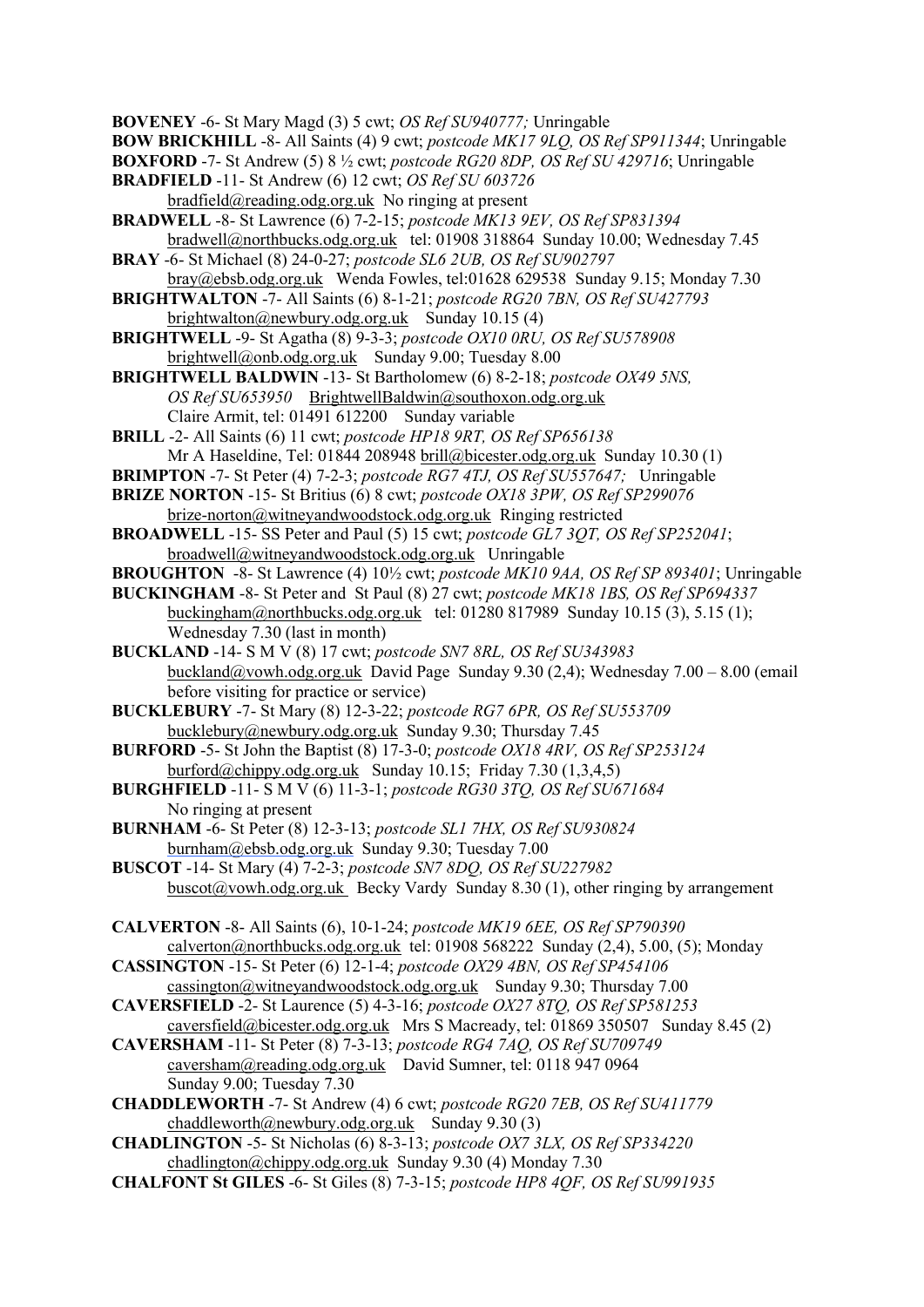[chalfont-stgiles@ebsb.odg.org.uk](mailto:chalfont-stgiles@ebsb.odg.org.uk) John Davidge, tel: 01494 873325 Sunday 9.30, evening by arrangement; Tuesday 7.45

- **CHALFONT St PETER** -6- St Peter (6) 11-0-2; *postcode SL9 9TW, OS Ref TQ000909* [chalfont-stpeter@ebsb.odg.org.uk](mailto:chalfont-stpeter@ebsb.odg.org.uk) Valerie Robbins, tel: 01753 885752 Sunday 10.30; Wednesday 7.30
- **CHALGROVE** -13- St Mary (6) 16 ½ cwt; *postcode OX44 7SD, OS Ref SU 637966* [Chalgrove@southoxon.odg.org.uk](mailto:Chalgrove@southoxon.odg.org.uk) Andrew Davis, tel: 01865 890755 Sunday 9.00; Wednesday 7.30
- **CHARLBURY** -5- S M V (6) 14 cwt; *postcode OX7 3PS, OS Ref SP356194* [charlbury@chippy.odg.org.uk](mailto:charlbury@chippy.odg.org.uk) Sunday 9.15; Wednesday 7.30
- **CHARLTON-on-OTMOOR** -2- St Mary (6) 14-3-18; *postcode OX5 2UA, OS Ref SP562158* [charlton-on-otmoor@bicester.odg.org.uk](mailto:charlton-on-otmoor@bicester.odg.org.uk) Mr G Ricketts, tel: 01865 331050 Sunday (1,3) 10.00; Thursday 7.30 (not weekly) telephone to confirm
- **CHASTLETON** -5- St Mary (6) 6-3-8; *postcode GL56 0SU, OS Ref SP249291* [chastleton@chippy.odg.org.uk](mailto:chastleton@chippy.odg.org.uk) No regular Sunday ringing or practices
- **CHEARSLEY** -3- St Nicholas (6) 9-0-1 in G; *postcode HP18 0DF, OS Ref SP720103* [chearsley@cbucks.odg.org.uk](mailto:chearsley@cbucks.odg.org.uk) Sunday 9.30 (1,3) 5.30 (4) (check in advance); Monday 7.30
- **CHECKENDON** -11- SS Peter and Paul (8) 10-1-21; *postcode RG8 0SR, OS Ref SU663831* [checkendon@reading.odg.org.uk](https://mail2.odg.org.uk:2083/cpsess3220075303/3rdparty/mailman/options/alltowers_reading.odg.org.uk/checkendon--at--reading.odg.org.uk) Sunday 10.10; Wednesday 7.30 (beginners), 8.00 (others)
- **CHEDDINGTON** -4- St Giles (6) 11-3-0; *postcode LU7 0SX, OS Ref SP922180* [Cheddington@chiltern.odg.org.uk](mailto:Cheddington@chiltern.odg.org.uk) Alan Masters, tel: 01296 668024 Service ringing most Sundays between 10.00; Thursday 7.45. See [www.cmmbells.org.uk/EventDiary.html](http://www.cmmbells.org.uk/EventDiary.html)
- **CHENIES** -6- St Michael (6) 9-1-21; *postcode WD3 6ER, OS Ref TQ016984* [chenies@ebsb.odg.org.uk](mailto:chenies@ebsb.odg.org.uk) Peter Sippitt, tel: 01494 762400 Sunday 10.40; Monday by arrangement
- **CHESHAM** -6- St Mary (6) 17-0-5; *postcode HP5 1HY, OS Ref SP957015* [chesham@ebsb.odg.org.uk](mailto:chesham@ebsb.odg.org.uk) Godfrey Reynolds, tel :01494 772504 Sunday 10.20, 4.30 (2); Thursday 8.00
- **CHESHAM BOIS** -6- St Leonard (3) 5-1-0; *postcode HP6 6DG, OS Ref SU969998*
- **CHESTERTON** -2- St Mary (3) 11-2-0; *postcode OX26 1UW, OS Ref SP562214* Mrs L Honey tel: 01869 246153 chesterton@bicester.odg.org.uk Ringing by arrangement
- **CHICHELEY** -8- St Lawrence (6) 16½ cwt; *postcode MK16 9JJ, OS Ref SP904458* [chicheley@northbucks.odg.org.uk](mailto:chicheley@northbucks.odg.org.uk)
- **CHIEVELEY** -7- S M V (8) 11-0-3; *postcode RG20 8UT, OS Ref SU474741* [chieveley@newbury.odg.org.uk](mailto:chieveley@newbury.odg.org.uk) contact Rod Brown, tel: 07933 706989 Sunday 9.30 (1,3,4), 18.00 (2,), no service (5); Wednesday 8.00 (Learners by arrangement 7.30-8.00)
- **CHILDREY** -9- St Mary (8) 12-0-4; *postcode OX12 9PQ, OS Ref SU360878* [childrey@onb.odg.org.uk](mailto:childrey@onb.odg.org.uk) Sunday by arrangement; Wednesday 7.30
- **CHILTON** -9- All Saints (6) 7-2-3; *postcode OX11 0RZ, OS Ref SU489860* [chilton@onb.odg.org.uk](mailto:chilton@onb.odg.org.uk) Sunday 8.45; Monday 7.30 by arrangement
- **CHILTON, BUCKS** -2- St Mary (3) 7-3-14; *postcode HP18 9NA, OS Ref SP687116* contact as Brill
- **CHINNOR** -13- St Andrew (6) 10-0-20; *postcode OX39 4PG, OS Ref SP757008* [Chinnor@southoxon.odg.org.uk](mailto:Chinnor@southoxon.odg.org.uk) Malcolm Barker, tel: 07425 411681 Sunday 10.00 (1,2,3,4); Friday 7.30
- **CHIPPING NORTON** -5- S M V (8) 14-1-4; *postcode OX7 5NT, OS Ref SP312273* chippingnorton@chippy.odg.org.uk Sunday 10.10 as arranged. No regular practice
- **CHOLSEY** -9- St Mary (8) 10-1-11; *postcode OX10 9PS, OS Ref SU583870* [cholsey@onb.odg.org.uk](mailto:cholsey@onb.odg.org.uk) Sunday 9.15; Wednesday 8.00 (telephone to confirm)
- **CHURCH HANBOROUGH** -15- SS Peter and Paul (6) 13-1-24; *postcode OX29 8AB, OS Ref SP425128* [church-hanborough@witneyandwoodstock.odg.org.uk](mailto:church-hanborough@witneyandwoodstock.odg.org.uk) Wednesday 7:30*;* Sunday 9.30 (2,4 & alternate 5)
- **CHURCHILL** -5- All Saints (8) 10-3-9; *postcode OX7 6NU, OS Ref SP283241* [churchill@chippy.odg.org.uk](mailto:churchill@chippy.odg.org.uk) No regular Sunday ringing or practices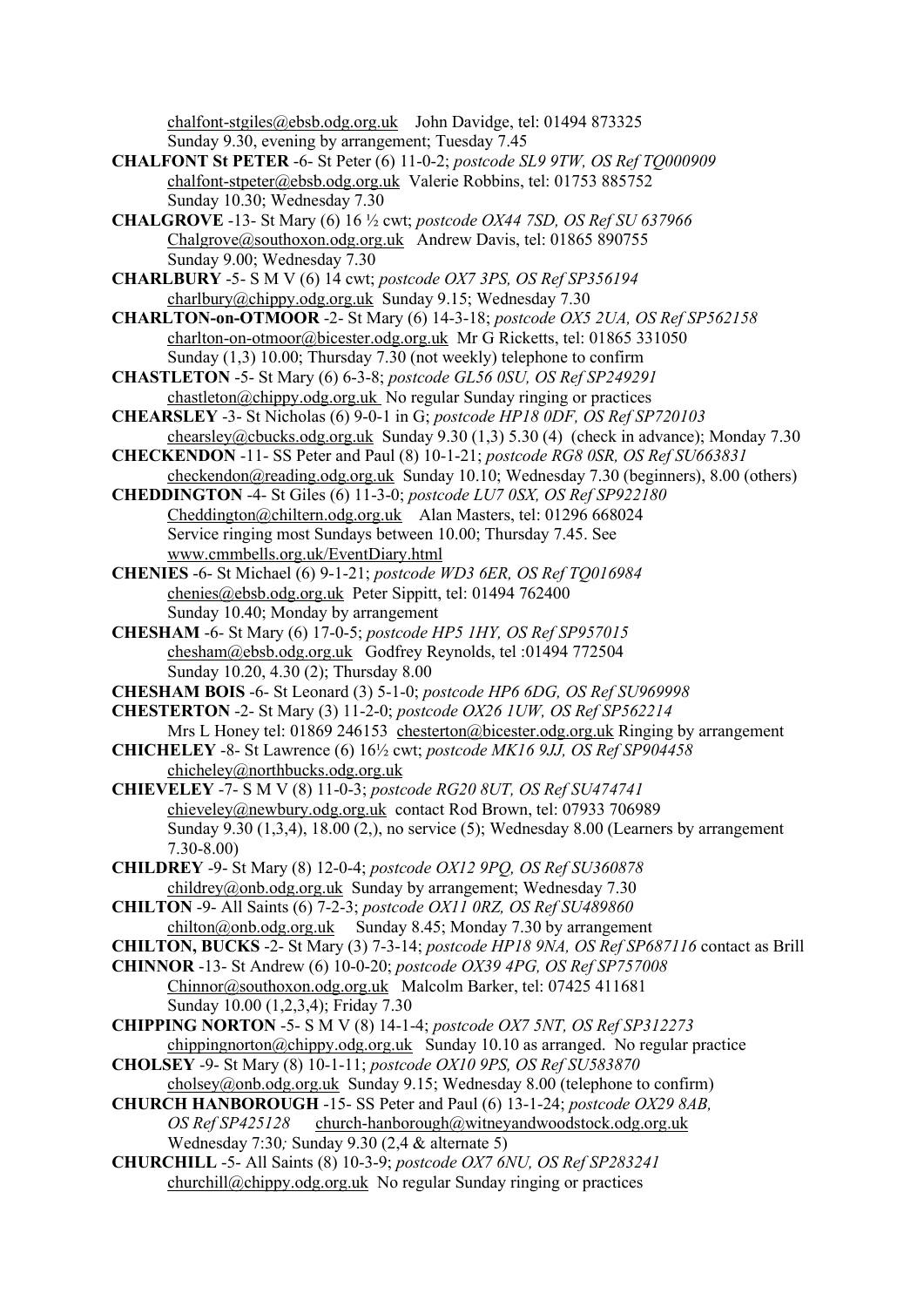**CLANFIELD** -15- St Stephen (8) 12-3-16; *postcode OX18 2PA, OS Ref SP283021* [clanfield@witneyandwoodstock.odg.org.uk](mailto:clanfield@witneyandwoodstock.odg.org.uk) Sunday 9.45 (1,3,4); Wednesday 7.30

**CLAYDON** -1- St James Great (3) 6-0-3; *postcode OX17 1HH, OS Ref SP456501*; Unringable

- **CLEWER** -6- St Andrew (6) 13-3-3; *postcode SL4 5JH, OS Ref SU956772*
- [clewer@ebsb.odg.org.uk](mailto:clewer@ebsb.odg.org.uk) Diane Darren, tel: 07763 349034 Sunday 9.50, 4.20; Friday 7.30 **CLIFTON REYNES** -8- S M V (6) 10-2-14; *postcode MK46 5DT, OS Ref SP899514*
- [cliftonreynes@northbucks.odg.org.uk](mailto:cliftonreynes@northbucks.odg.org.uk) Sunday by arrangement; Tuesday 8.00 (October to end June)

**COLD BRAYFIELD** -8- St Mary (3) 3-3-4; *postcode MK46 4HT, OS Ref SP929522*; Unringable

**COLESHILL** -14- All Saints (6) 7 cwt; *postcode SN6 7PT, OS Ref SU236938* [coleshill@vowh.odg.org.uk](mailto:coleshill@vowh.odg.org.uk) Becky Vardy Sunday 8.30 (2), 10.00 (4); Thursday 7.30 (2) (check first)

- **COMBE** -15- St Laurence (6) 12-0-15; *postcode OX29 8NG, OS Ref SP413158* [combe@witneyandwoodstock.odg.org.uk](mailto:combe@witneyandwoodstock.odg.org.uk) Sunday 8.50; Tuesday 7.30
- **COMPTON PARVA** -7- SS Mary and Nicholas (6) 9-0-27; *postcode RG20 6RD, OS Ref SU526797* [comptonparva@newbury.odg.org.uk](mailto:comptonparva@newbury.odg.org.uk) 10.30 (1), 9.00 (2,3,4,5); Thursday 7.30
- **COOKHAM** -6- Holy Trinity (10) 13-3-27; *postcode SL6 9SN, OS Ref SU897855* [cookham@ebsb.odg.org.uk](mailto:cookham@ebsb.odg.org.uk) Mandy Salter, tel: 01628 530241 Sunday 10.20, evening by arrangement; Tuesday 8.00
- **CROPREDY** -1- S M V (8) 16-1-16; *postcode OX17 1PL, OS Ref SP469467* [cropredy@banbury.odg.org.uk](mailto:cropredy@banbury.odg.org.uk) Sunday variable; Monday 7.30
- **CUDDESDON** -10- All Saints (6) 14-2-16; *postcode OX44 9HD, OS Ref SP60103* [cuddesdon@city.odg.org.uk](mailto:cuddesdon@city.odg.org.uk) Brian Lowe, tel: 01865 873342
- **CUDDINGTON** -3- St Nicholas (8) 9-2-3; *postcode HP18 0AP, OS Ref SP737112* cuddington@cbucks.odg.org.uk Friday 7.30
- **CULHAM** -9- St Paul (6) 6-3-8; *postcode OX14 4LZ, OS Ref SU502950*; Unringable
- **CUMNOR** -9- St Michael (8) 13-1-4; *postcode OX2 9PE, OS Ref SU462041* [cumnor@onb.odg.org.uk](mailto:cumnor@onb.odg.org.uk) Sunday 10.15 (weekly), 5.45 (occasional); Wednesday 7.30
- **DEDDINGTON** -1- SS Peter and Paul (8) 15-3-3; *postcode OX15 0SA, OS Ref SP467317* [deddington@banbury.odg.org.uk](mailto:deddington@banbury.odg.org.uk) Sunday 9.45; Monday 7.30

**DENCHWORTH** -9- St James (4) 4-3-3; *postcode OX12 0DX, OS Ref SU381917*; Unringable

- **DENHAM** -6- St Mary (8) 22-2-6; *postcode UB9 5BH, OS Ref TQ043870* [denham@ebsb.odg.org.uk](mailto:denham@ebsb.odg.org.uk) Andrew Simpson, tel: 01895 255594 Sunday 10.00 (subject to availability); Monday 7.45
- **DIDCOT** -9- All Saints (3) 5-1-4; *postcode OX11 7EA, OS Ref SU520906* [didcot@onb.odg.org.uk](mailto:didcot@onb.odg.org.uk) Sunday 9.30; Monday 6.00
- **DINTON** -3- SS Peter and Paul (6) 15-2-11; *postcode HP17 8UG, OS Ref SP767110* [dinton@cbucks.odg.org.uk](mailto:dinton@cbucks.odg.org.uk) Thursday 7.45
- **DORCHESTER** -13- SS Peter and Paul (8) 16-2-11; *postcode OX10 7HH, OS Ref SU579942* [Dorchester@southoxon.odg.org.uk](mailto:Dorchester@southoxon.odg.org.uk) Gillian Johnson, tel: 01865 340925 10.00 (1,2,3,4); Tuesday 7.30

**DORNEY** -6- St James (6) 7-2-13; *postcode SL4 6QR, OS Ref SU925790* [dorney@ebsb.odg.org.uk](mailto:dorney@ebsb.odg.org.uk) Janet Gillard Sunday 8.55 (by arrangement); Monday 7.30

- **DORTON** -3- St John Baptist (3) 7 cwt; *postcode HP18 9NG, OS Ref SP679139*
- **DOWNS BARN** -8- Cross and Stable (8) 6-0-10*; postcode MK14 7RP, OS Ref SP863404* [downsbarn@northbucksbranch.odg.org.uk](mailto:downsbarn@northbucksbranch.odg.org.uk) Sunday 10.20; Friday 7.30
- **DRAYTON** -1- St Peter (3) 7-1-0; *postcode OX14 4JW*, *OS Ref SP428416* [drayton@banbury.odg.org.uk](mailto:drayton@banbury.odg.org.uk)
- **DRAYTON** -9- St Peter (8) 9-1-20; *OS Ref SU480942* [drayton@onb.odg.org.uk](mailto:drayton@onb.odg.org.uk) Sunday 9.15; Monday 7.45
- **DRAYTON PARSLOW** -3- Holy Trinity (6) 9-1-1; *postcode MK17 0JS, OS Ref SP837284* [draytonparslow@cbucks.odg.org.uk](mailto:draytonparslow@cbucks.odg.org.uk) Thursday 7.30 and some Mondays
- **DRAYTON St LEONARD** -13- St Leonard & St Catherine (6) 6-0-13; *postcode OX10 7AY,*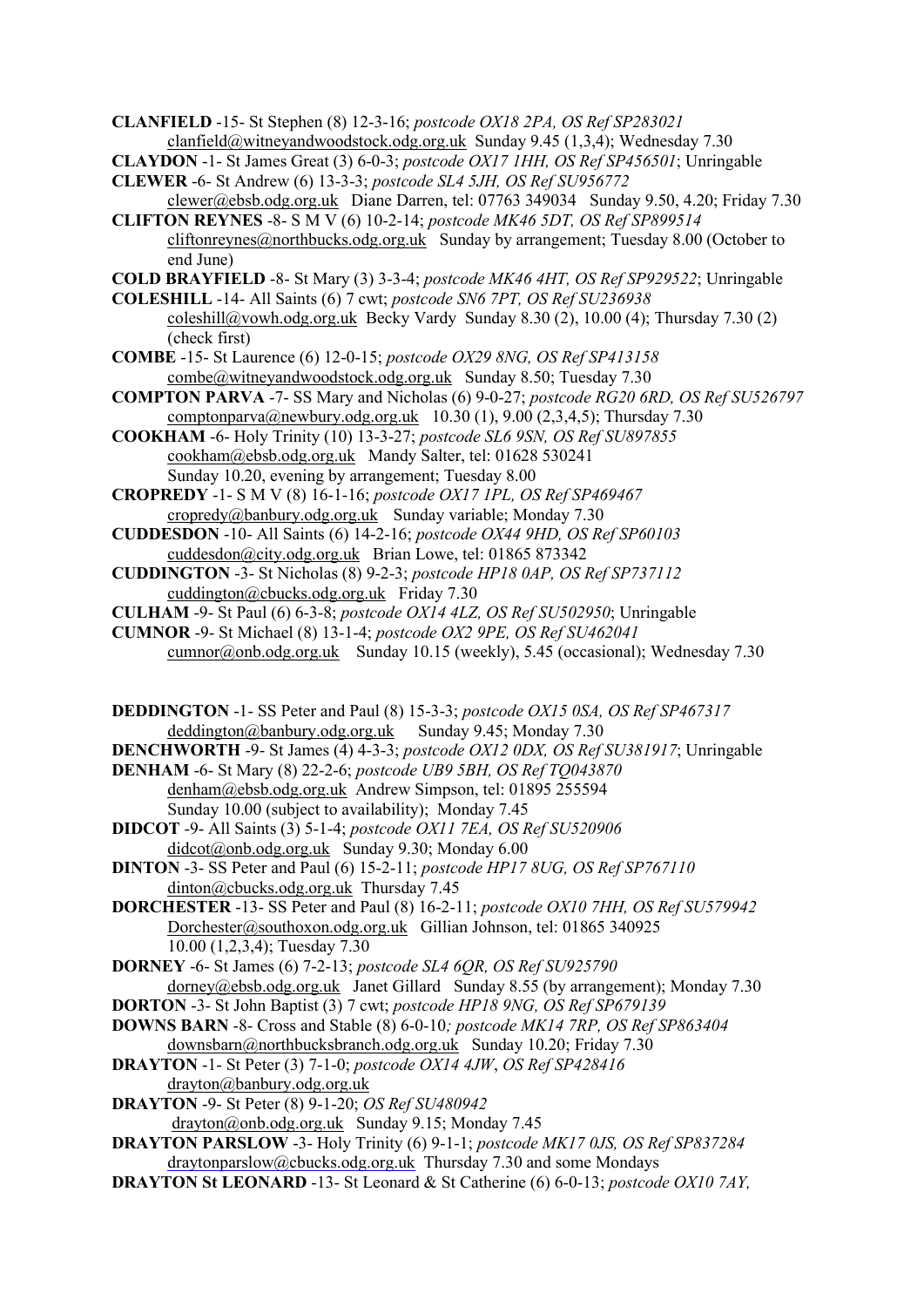*OS Ref SU597965* DraytonStLeonard@southoxon.odg.org.uk<br>Hilarie Rogers, tel 01865 890163 Sunday variable; Wednesday

- Sunday variable; Wednesday 7.30-8.30 **DUCKLINGTON** -15- St Bartholomew (6) 4-2-11; *postcode OX29 7UF, OS Ref SP359075* [ducklington@witneyandwoodstock.odg.org.uk](mailto:ducklington@witneyandwoodstock.odg.org.uk) Sunday 9.00; Wednesday 7.30
- **DUNS TEW** -1- St Mary Magdalene (5) 14 ½ cwt; *postcode OX25 6JP, OS Ref SP457285* [dunstew@banbury.odg.org.uk](mailto:dunstew@banbury.odg.org.uk) Sunday rota; Thursday 7.30 (check first)
- **EAST CLAYDON** -3- St Mary (6) 7-0-15; *postcode MK18 2ND, OS Ref SP740255* eastclaydon@cbucks.odg.org.uk Tel: 01296 712635 & 07799 766270 Thursday 7.30
- **EAST GARSTON** -7- All Saints (6) 17 cwt; *postcode RG17 7HH, OS Ref SU361771* [eastgarston@newbury.odg.org.uk](mailto:eastgarston@newbury.odg.org.uk) Maureen Velvick, tel: 07775 731732 Sunday 8.30 (2,4); Practice by arrangement
- **EASTHAMPSTEAD** -12- SS Michael and Mary Magdalene (8) 6-0-9; *OS Ref SU863676* [easthampstead@sdb.odg.org.uk](mailto:easthampstead@sdb.odg.org.uk) Rachel Moss Sunday 9.00; Thursday 7.30
- **EAST HAGBOURNE** -9- St Andrew (8) 21½ cwt; *postcode OX11 9ND, OS Ref SU525882* [east-hagbourne@onb.odg.org.uk](mailto:east-hagbourne@onb.odg.org.uk) Sunday 10.00, 5.30; Tuesday 7.30
- **EAST HENDRED** -9- St Augustine of Canterbury (6) 22 cwt; *postcode OX12 8LA, OS Ref SU459886* [east-hendred@onb.odg.org.uk](mailto:east-hendred@onb.odg.org.uk)  Sunday 10.00; Wednesday 7.30, alt with West Hendred, telephone before for venue
- **EAST ILSLEY** -7- St Mary (8) 8-1-13; *postcode RG20 7LU, OS Ref SU493809* [eastilsley@newbury.odg.org.uk](mailto:eastilsley@newbury.odg.org.uk) John Hibbert tel: 01635 281885 Sunday 8.45 (1); Monday 7.30
- **EDGCOTT** -3- St Michael (3) 7 cwt; *postcode HP18 0TU, OS Ref SP680228*
- **ELLESBOROUGH** -4- SS Peter and Paul (6) 8-0-22; *postcode HP17 0XG, OS Ref SP836067* [Ellesborough@chiltern.odg.org.uk](mailto:Ellesborough@chiltern.odg.org.uk) Les Floyd tel: 01844 345575 Sunday 10.00; Wednesday 8.00
- **EDLESBOROUGH -**4- St Mary (6) 13-1-24, *postcode LU6 2EP, OS Ref SP969190* [Edlesborough@chiltern.odg.org.uk](mailto:Edlesborough@chiltern.odg.org.uk) Church is under the care of The Churches Preservation Trust.No regular practice
- **EMBERTON** -8- All Saints (6), 9-0-18; *postcode MK46 5DA, OS Ref SP 884494* [emberton@northbucks.odg.org.uk](mailto:emberton@northbucks.odg.org.uk) tel: 07703 279165 Sunday 10.30 (2), 9:00 (4), others by arrangement; Tuesday 7:30
- **ENGLEFIELD** -11- St Mark (8) 8-0-11; *postcode RG7 5EN, OS Ref SU624720* [englefield@reading.odg.org.uk](https://mail2.odg.org.uk:2083/cpsess3220075303/3rdparty/mailman/options/alltowers_reading.odg.org.uk/englefield--at--reading.odg.org.uk) Sunday 10.00; Tuesday 7.30
- **ENSTONE** -5- St Kenelm (6) 10-2-14; *postcode OX7 4NL, OS Ref SP380251* [enstone@chippy.odg.org.uk](mailto:enstone@chippy.odg.org.uk) Sunday 9.30 (3)
- **EWELME** -13- St Mary (6) 18-1-15; *postcode OX10 6HS, OS Ref SU647914* [Ewelme@southoxon.odg.org.uk](mailto:Ewelme@southoxon.odg.org.uk)
- **EYNSHAM** -15- St Leonard (6) 9-1-24; *postcode OX29 4UG, OS Ref SP432092* [eynsham@witneyandwoodstock.odg.org.uk](mailto:eynsham@witneyandwoodstock.odg.org.uk) Sunday 10.15; Monday 7.00
- **FARINGDON** -14- All Saints (8) 17-1-7; *postcode SN7 7HW, OS Ref SU288958* [faringdon@vowh.odg.org.uk](mailto:faringdon@vowh.odg.org.uk) Clare Knock Sunday 9.45; Monday 7.30
- **FARNBOROUGH** -7- All Saints (5) 8 cwt; *postcode OX12 8NY, OS Ref SU435819* [farnborough@newbury.odg.org.uk](mailto:farnborough@newbury.odg.org.uk) Ringing by arrangement
- **FARNHAM ROYAL** -6- St Mary the Virgin (8) 12-1-16; *postcode SL2 3AW, OS Ref SU962827* [farnham-royal@ebsb.odg.org.uk](mailto:farnham-royal@ebsb.odg.org.uk) No ringing
- **FENNY STRATFORD** -8- St Martin (6) 8-0-4; *postcode MK2 2BU, OS Ref SP882340* [fennystratford@northbucks.odg.org.uk](mailto:fennystratford@northbucks.odg.org.uk) Thursday by arrangement
- **FIFIELD** -5- St John Baptist (3) 4 ¾ cwt; *postcode OX7 6HF, OS Ref SP240188*; Chiming only
- **FINCHAMPSTEAD** -12- St James (6) 7-1-7; *postcode RG40 4LU, OS Ref SU793638* [finchampstead@sdb.odg.org.uk](mailto:finchampstead@sdb.odg.org.uk) Tricia Amos, tel: 07813 066849 Sunday 10.30; Wednesday 8.00
- **FINMERE** -2- St Michael (3) 10 ½ cwt; *postcode MK18 4AT, OS Ref SP637331*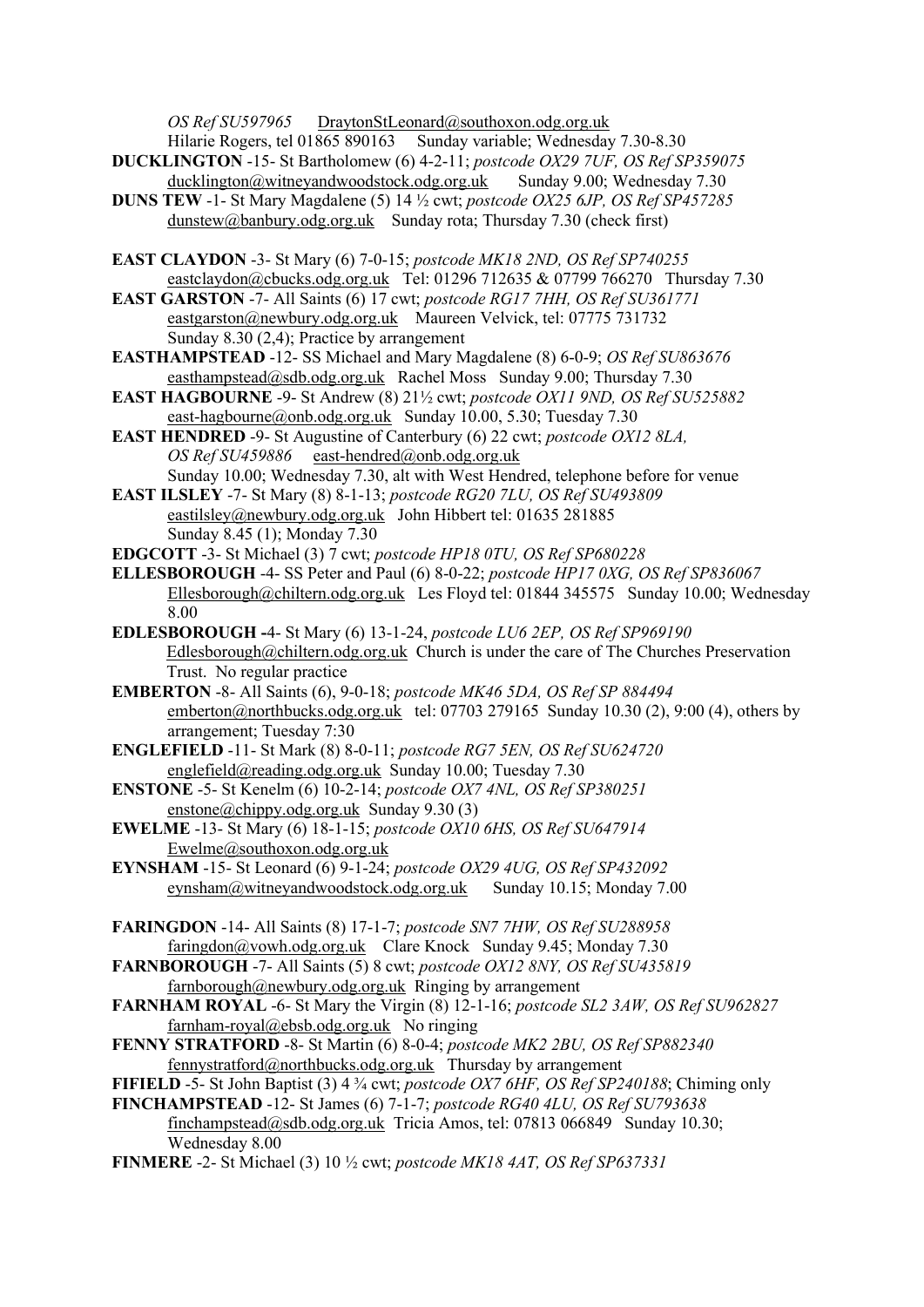finmere@bicester.odg.org.uk The Benefice Administrator, tel: 01280 847184 (office open Tues / Thurs / Fri 9-1pm) Ringing by arrangement

- **FREELAND** -15- S M V (6) 3-3-3; *postcode OX29 8AZ, OS Ref SP414127* [freeland@witneyandwoodstock.odg.org.uk](mailto:freeland@witneyandwoodstock.odg.org.uk) Sunday 9.15 (1st, 3rd & alt 5th); Monday 7.30
- **FRINGFORD** -2- St Michael (3) 10 cwt; *postcode OX27 8DP, OS Ref SP606291*; Unringable [fringford@bicester.odg.org.uk](mailto:fringford@bicester.odg.org.uk) The Benefice Administrator, tel: 01280 847184 (office open Tues / Thurs / Fri 9-1pm)
- **FRITWELL** -2- St Olave (4) 7-2-0; *postcode OX27 7QW, OS Ref SP525293* fritwell@bicester.odg.org.uk Ms Barbara McGarry, tel: 01869 233687
- **FULBROOK** -5- St James the Great (6) 4-0-13; *postcode OX18 4BN, OS Ref SP258130* [fulbrook@chippy.odg.org.uk](mailto:fulbrook@chippy.odg.org.uk) Sunday 9.00 (1,2,3,4); Friday 7.30 (2) (alt. with Taynton)
- **FULMER** -6- St James (6) 7 ¾ cwt; *postcode SL3 6HW, OS Ref SU999857* [fulmer@ebsb.odg.org.uk](mailto:fulmer@ebsb.odg.org.uk) Celia Thomas, tel: 01494 775503 Sunday 10.45 (3,5); Thursday 7.15
- **GARSINGTON** -10- St Mary (6) 9 ½ cwt; *postcode OX44 9DJ, OS Ref SP580020* [garsington@city.odg.org.uk](mailto:garsington@city.odg.org.uk) Occasional service ringing, practices mostly Monday 7.30 (check first)
- **GORING ON THAMES** -11- St Thomas of Canterbury (8) 8-0-21; *postcode RG8 9DR, OS Ref SU598807* [goring@reading.odg.org.uk](mailto:goring@reading.odg.org.uk) Josie Irving, tel: 07580 381673 Sunday 9:00 (2,3,4 Sundays and United Benefice Service on 5<sup>th</sup> Sunday); Sunday 9.30 (1,5); Wednesday 8.00-9.30 except August
- **GRANBOROUGH** -3- St John Baptist (5) 8 cwt; *postcode MK18 3NS, OS Ref SP768250* [granborough@cbucks.odg.org.uk](mailto:granborough@cbucks.odg.org.uk)
- **GREAT BRICKHILL** -8- S M V (8) 14-0-7; *postcode MK17 9BE, OS Ref SP901307* [greatbrickhill@northbucks.odg.org.uk](mailto:greatbrickhill@northbucks.odg.org.uk) Tel: 07966 458144 See Sunday services schedule on the church website [http://www.brickhillschurches.org.uk;](http://www.brickhillschurches.org.uk/) Wednesday 7.30
- **GREAT COXWELL** -14- St Giles (5) 11-1-26; *postcode SN7 7NG, OS Ref SU270934* [coxwell@vowh.odg.org.uk](mailto:coxwell@vowh.odg.org.uk) Tony Crabtree, tel: 01793 784064 Temporarily unringable (fittings)
- **GREAT HASELEY** -13- St Peter (6) 11-1-3; *postcode OX44 7JY, OS Ref SP644017* [Greathaseley@southoxon.odg.org.uk](mailto:Greathaseley@southoxon.odg.org.uk) John Hughes-D'aeth, tel: 01844 279965 Sunday variable; Monday 7.30
- **GREAT HORWOOD** -3- St James (6) 16-0-10; *postcode MK17 0RQ, OS Ref SP771312* [greathorwood@cbucks.odg.org.uk](mailto:greathorwood@cbucks.odg.org.uk) Tuesday 7.30 (occasional)
- **GREAT KIMBLE** -4- St Nicholas (6) 10-3-3; *postcode HP17 0XS, OS Ref SP825060* [Gt-Kimble@chiltern.odg.org.uk](mailto:Gt-Kimble@chiltern.odg.org.uk) Sunday 10.15, Thursday 7.30
- **GREAT LINFORD** -8- St Andrew (6) 16-1-22; *postcode MK14 5AU, OS Ref SP850423* [greatlinford@northbucks.odg.org.uk](mailto:greatlinford@northbucks.odg.org.uk) Sunday 9.30; Tuesday 7.30
- **GREAT MARLOW** -6- All Saints (8) 15-0-3; *postcode SL7 2AA, OS Ref SU851861* [marlow@ebsb.odg.org.uk](mailto:marlow@ebsb.odg.org.uk) Tina Ruff, tel: 01628 475925 Sunday 8.45; Tuesday 7.30
- **GREAT MILTON** -13- St Mary (8) 15-3-19; *postcode OX44 7PD, OS Ref SP628024* [GreatMilton@southoxon.odg.org.uk](mailto:GreatMilton@southoxon.odg.org.uk) Pat Cox, tel: 01844 279300 Sunday variable; Thursday 7.30
- **GREAT MISSENDEN** -4- SS Peter and Paul (8) 24-1-25; *postcode HP16 0QR, OS Ref SP900010* [Gt-Missenden@chiltern.odg.org.uk](mailto:Gt-Missenden@chiltern.odg.org.uk) Lucy Wilson, tel: 01494 862352 (church office) Sunday 9.30; Wednesday 8.00
- **GREAT ROLLRIGHT** -5- St Andrew (6) 10 cwt; *postcode OX7 5SA, OS Ref SP327315* Unringable, tower unsafe
- **GREAT SHEFFORD** -7- St Mary (6) 7 cwt; *postcode RG17 7DZ, OS Ref SU380754* [greatshefford@newbury.odg.org.uk](mailto:greatshefford@newbury.odg.org.uk) Sunday variable; Wednesday 7.30
- **GREAT TEW** -1- St Michael & All Angels (8) 22-0-10; *postcode OX7 4AG, OS Ref SP399289* [greattew@banbury.odg.org.uk](mailto:greattew@banbury.odg.org.uk) Sunday 9.30 (1) (2,3,4,5 by arrangement); Thursday 7.30 (check first)
- **GRENDON UNDERWOOD** -3- St Leonard (3) 11-0-2; *postcode HP18 0SY, OS Ref SP677210*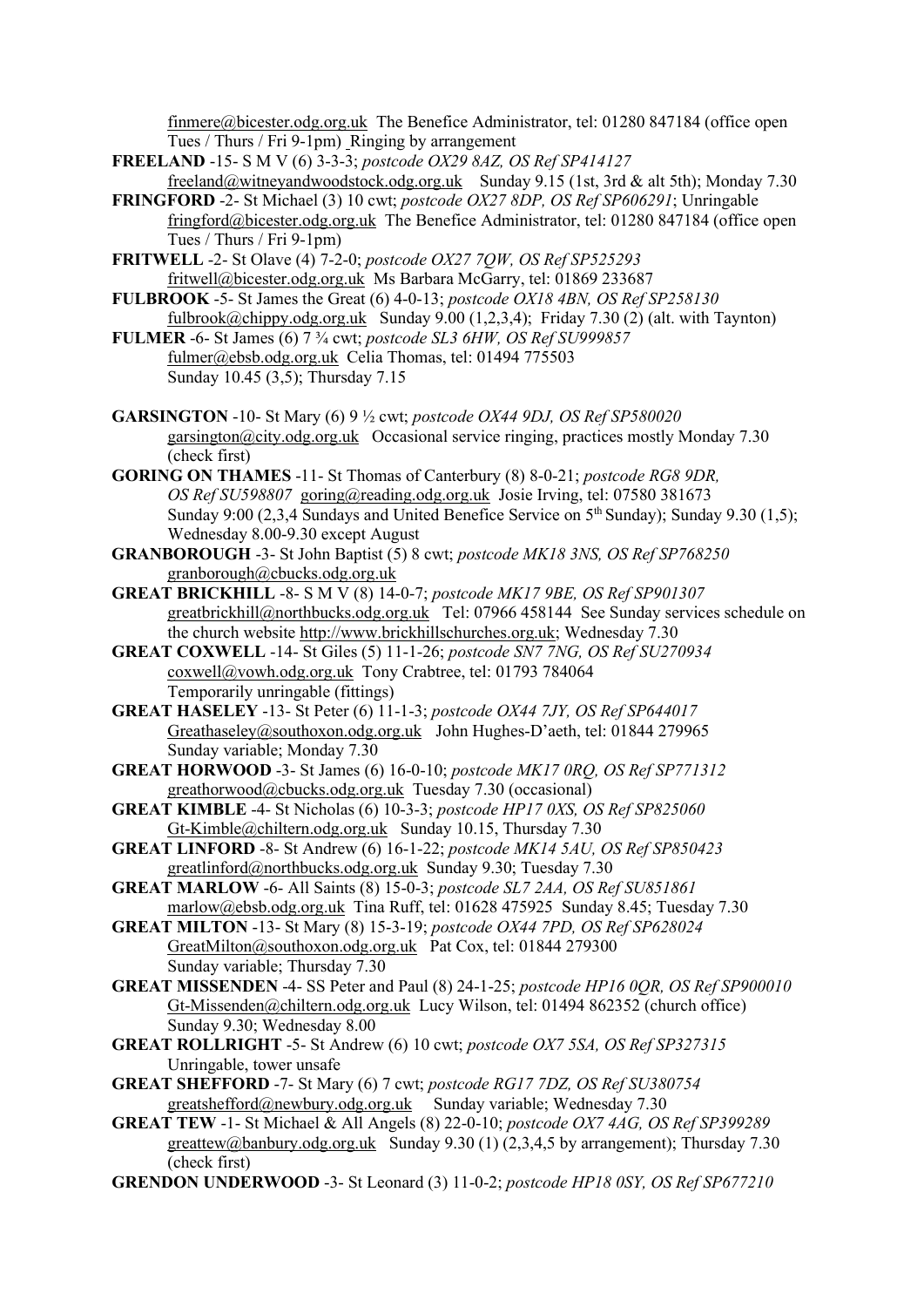- **HADDENHAM** -3- S M V (8) 17-2-14; *postcode HP17 8AH, OS Ref SP742080* 345439 haddenham@cbucks.odg.org.uk Wednesday 7.45
- **HALTON** -4- St Michael and All Angels (4) 7-3-16; *postcode HP22 5PQ, OS Ref SP874101* [secretary@chiltern.odg.org.uk](mailto:secretary@chiltern.odg.org.uk) Caroline Waddams, [tel: 01296](tel:01296) 624458 Sunday 5.30; Wednesday 7.30
- **HAMBLEDEN** -6- S M V (8) 11-0-25; *postcode RG9 6RP, OS Ref SU784866* hambleden@ebsb.odg.org.uk Gay Duggart Sunday various; Friday 8.00
- **HAMPSTEAD NORREYS** -7- St Mary (6) 10 cwt; *postcode RG18 0TD, OS Ref SU529763* [hampsteadnorreys@newbury.odg.org.uk](mailto:hampsteadnorreys@newbury.odg.org.uk) Marcus Allum, tel: 01635 204044 Tesday 7.30, alternating with Yattendon
- **HANSLOPE** -8- St James the Great (8) 19-2-14; *postcode MK19 7LR, OS Ref SP803467* [hanslope@northbucks.odg.org.uk](mailto:hanslope@northbucks.odg.org.uk) Sunday 10.15; Thursday 7.30
- **HANWELL** -1- St Peter (6) 7-0-8; *postcode OX17 1HN, OS Ref SP436436* [hanwell@banbury.odg.org.uk](mailto:hanwell@banbury.odg.org.uk)
- **HARDMEAD** -8- St Mary (3) 8 cwt; *postcode MK16 9JZ, OS Ref SP935476*; Unringable
- **HARDWICK** -3- St Mary (6) 12 cwt; *postcode HP22 4DT, OS Ref SP806190* [hardwick@cbucks.odg.org.uk](mailto:hardwick@cbucks.odg.org.uk) Alternative Thursday, (check first)
- **HARWELL** -9- St Matthew (8) 16-1-26; *postcode OX11 0EZ, OS Ref SU493890* [harwell@onb.odg.org.uk](mailto:harwell@onb.odg.org.uk) Sunday 10.30; Thursday 7.30
- **HAVERSHAM** -8- St Mary (3) 9 cwt; *postcode MK19 7DT, OS Ref SP827427* Unringable [haversham@northbucks.odg.org.uk](mailto:haversham@northbucks.odg.org.uk)
- **HENLEY on THAMES** -11- S M V (8) 21-2-0; *postcode RG2 2AU, OS Ref SU763827* [henley-on-thames@reading.odg.org.uk](mailto:henley-on-thames@reading.odg.org.uk) Sunday 8.45-9.25; Monday 7.30
- **HEYTHROP -**5- St Nicholas (3) 3-0-0; *postcode OX7 5TN, OS Ref. SP351283;* Chiming only
- **HIGH WYCOMBE** -6- All Saints (12) 26-3-15; *postcode HP11 2AY, OS Ref SU866931* high-wycombe@esbsb.odg.org.uk Patricia Newton, tel: [01844](tel:01844) 352926 Sunday 9.15, (evening by arrangement); Monday 7.30
- **HILLESDEN** -8- All Saints (6) 9-0-12; *postcode MK18 4DB, OS Ref SP686287* [hillesden@northbucks.odg.org.uk](mailto:hillesden@northbucks.odg.org.uk) Sunday 9.50 (1), 5:20 (4); Friday 7:00 (3, April to October)
- **HINTON WALDRIST** -14- St Margaret (6) 6-2-19; *postcode SN7 8SA, OS Ref SU375991* [hinton@vowh.odg.org.uk](mailto:hinton@vowh.odg.org.uk) Sunday 9.30 (2), 8.00 (3); Thursday 7.30 (email before visiting for practice or service)
- **HITCHAM** -6- St Mary (6) 6-0-11; *postcode SL1 7DP, OS Ref SU920826* hitcham@ebsb.odg.org.uk Roger Webb, [tel: 01628](tel:01628) 604790 Sunday 10.30; Wednesday 7.00
- **HOGGESTON** -3- Holy Cross (3) 6 cwt; *postcode MK18 3LH, OS Ref SP808250*
- **HOOK NORTON** -5- St Peter (8) 20-2-13; *postcode OX15 5NH, OS Ref SP355332* [hooknorton@chippy.odg.org.uk](mailto:hooknorton@chippy.odg.org.uk) Sunday 9.15; Thursday 7.30
- **HORLEY** -1- St Etheldreda (6) 8 cwt; *postcode OX15 6BJ, OS Ref SP417440* [horley@banbury.odg.org.uk](mailto:horley@banbury.odg.org.uk) Mrs A Tite, tel: 01295 738334 Saturday 10-11.30
- **HORNTON** -1- St John Baptist (5) 7-2-0; *postcode OX15 6DA, OS Ref SP392450;* Unringable
- **HORSPATH** -10- St Giles (6) 5-2-9; *postcode OX33 1SE, OS Ref SP571049* [horspath@city.odg.org.uk](mailto:horspath@city.odg.org.uk) Brian Lowe, tel: 01865 873342
- Sunday 10.30; Tuesday 7.30 **HORTON** -6- St Michael (6) 12 ½ cwt; *postcode SL3 9PA, OS Ref TQ015759*
- $horton@ebsb.odg.org.uk$  Ringing by arrangement
- **HUGHENDEN** -6- St Michael and All Angels (8) 14-3-19; *postcode HP14 4LA , OS Ref SU864955* hughenden@ebsb.odg.org.uk Sunday 10.00; Tuesday 7.30
- **HULCOTT** -3- All Saints (3) 4 cwt; *postcode HP22 5AX, OS Ref SP853167*; Unringable
- **HUNGERFORD** -7- St Lawrence (8) 12-1-8; *postcode RG17 0JB, OS Ref SU334687* [hungerford@newbury.odg.org.uk](mailto:hungerford@newbury.odg.org.uk) Mark Robins, tel: 07759 680054 Sunday 9.30; Wednesday 7.30
- **HURST** -12- St Nicholas (8) 14-1-16; *postcode RG10 0SN, OS Ref SU794730* [hurst@sdb.odg.org.uk](mailto:hurst@sdb.odg.org.uk) Graham Slade, tel: 07762 922172 Sunday 10.30 Monday 8.00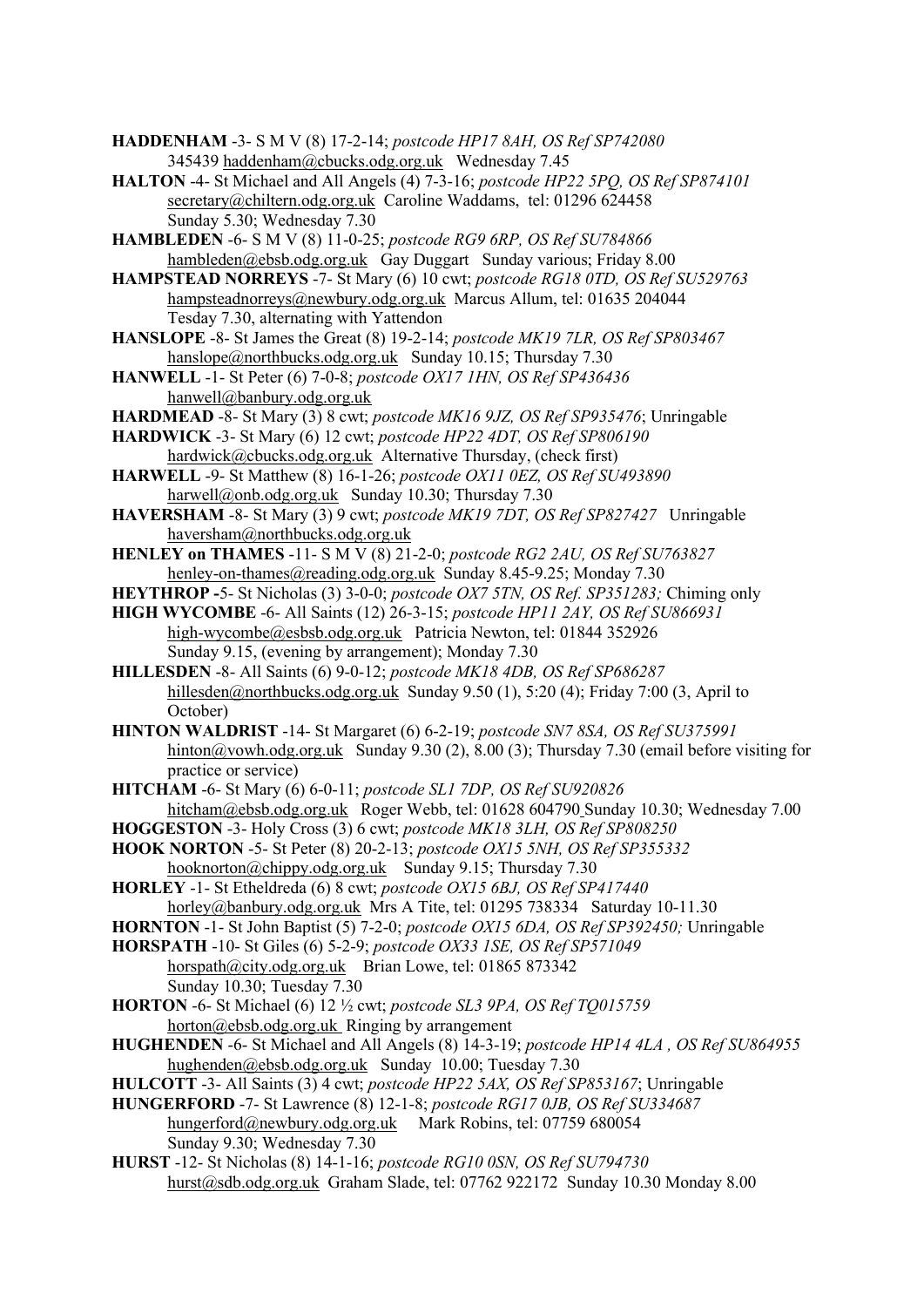- **ICKFORD** -3- St Nicholas (3) 8 ½ cwt; *postcode HP18 9HZ, OS Ref SP646074* [ickford@cbucks.odg.org.uk](mailto:ickford@cbucks.odg.org.uk)
- **IDBURY** -5- St Nicholas (3) 8 ¾ cwt; *postcode OX7 6RU, OS Ref SP236200;* Unringable
- **ISLIP** -2- St Nicholas (8) 8-1-7; *postcode OX5 2SD, OS Ref SP526140* islip@bicester.odg.org.uk Mrs Teresa Carter, tel: 01865 374909 Sunday 10.00 (1, 2,3) 5.30pm (4); Tuesday 7.30
- **IVER** -6- St Peter (8) 17-2-14; *postcode SL0 9JU, OS Ref TQ040812* [iver@ebsb.odg.org.uk](mailto:iver@ebsb.odg.org.uk) David Rowlands, tel: [01753](tel:01753) 652559 Ringing by arrangement
- **IVINGHOE** -4- S M V (6) 15 cwt; *postcode LU7 9EW, OS Ref SP946161* [Ivinghoe@chiltern.odg.org.uk](mailto:Ivinghoe@chiltern.odg.org.uk) Corrall McCormack, tel: 01296 662560 Practices on the Tuesdays 7pm - 8pm before the first and third Sundays
- **KIDDINGTON** -15- St Nicholas (3) 7 cwt; *postcode OX20 1BX, OS Ref SP411229;* Unringable
- **KIDLINGTON** -10- St Mary (8) 21-2-27; *postcode OX5 2AZ, OS Ref SP497148*<br>kidlington@city.odg.org.uk Sunday 9.15; Tuesday 7.30 [kidlington@city.odg.org.uk](mailto:kidlington@city.odg.org.uk)
- **KINGHAM** -5- St Andrew (8) 12-0-4; *postcode OX7 6YA, OS Ref SP258237* [kingham@chippy.odg.org.uk](mailto:kingham@chippy.odg.org.uk) No regular Sunday ringing or practices
- **KINTBURY** -7- S M V (8) 12-1-14; *postcode RG17 9TR, OS Ref SU383670* [kintbury@newbury.odg.org.uk](mailto:kintbury@newbury.odg.org.uk) Vernon Williams, tel: 01488 657630 Sunday 9.15; Thursday 7.45
- **KIRTLINGTON** -2- St Mary (8) 16-1-9; *postcode OX5 3HF, OS Ref SP500195* kirtlington@bicester.odg.org.uk Mr Steve Vickars, tel: 07710 487223 Monday 7.30
- **LAMBOURN** -7- St Michael (8) 20-2-0; *postcode RG17 8PA, OS Ref SU326790* [lambourn@newbury.odg.org.uk](mailto:lambourn@newbury.odg.org.uk) contact Bruce Laurie tel: 01488 71294 or 07831 498259 Sunday 10.30; Thursday 7.30 by arrangement
- **LANE END** -6- Holy Trinity (6) 5-2-26; *postcode HP14 3HD, OS Ref SU806916* [lane-end@ebsb.odg.org.uk](mailto:lane-end@ebsb.odg.org.uk) Susannah Clements Sunday 8.45 (1,3,4,5), 9.30 (2); Thursday 8.00
- **LANGFORD** -15- St Matthew (6) 8-2-25; *postcode GL7 3LG, OS Ref SP249025* [langford@witneyandwoodstock.odg.org.uk](mailto:langford@witneyandwoodstock.odg.org.uk) No regular practice
- **LANGLEY MARISH** -6- St Mary the Virgin (8) 15-1-15; *postcode SL3 7EL, OS Ref TQ005795* langley@ebsb.odg.org.uk Mark Instone, [tel: 01753](tel:01753) 543391 Sunday 10.20-11.00; Tuesday 7.30
- **LATHBURY** -8- All Saints (5) 11 cwt; *postcode MK16 8LB, OS Ref SP874449;* Unringable
- **LAUNTON** -2- Assumption B V M (6) 6-3-21; *postcode OX25 6EP, OS Ref SP604228* launton@bicester.odg.org.uk Mr M MacArthur, tel: 01869 252528 Sunday 10.30 (1, 3,4,5);  $2<sup>nd</sup>$  Tuesday 7.30 telephone to confirm
- **LAVENDON** -8- St Michael (6) 10-3-3; *postcode MK46 6EX, OS Ref SP916536* [lavendon@northbucks.odg.org.uk](mailto:lavendon@northbucks.odg.org.uk) Sunday by arrangement; Wednesday 8.00
- **LEAFIELD** -5- St Michael (6) 11-2-21; *postcode OX29 9PH, OS Ref SP319153* [leafield@chippy.odg.org.uk](mailto:leafield@chippy.odg.org.uk) Sunday 10.00 (1); Thursday 7.00 (2,4)
- **LECKHAMPSTEAD** -8- Assumption of the B V M (5) 13-2-0; *postcode MK18 5NT, OS Ref SP726379* [leckhampstead@northbucks.odg.org.uk](mailto:leckhampstead@northbucks.odg.org.uk) limited ringing due to frame movement
- **LETCOMBE BASSETT** -9- St Michael (3) 5 cwt; *postcode OX12 9NB, OS Ref SU374849* [letcombe-bassett@onb.odg.org.uk](mailto:letcombe-bassett@onb.odg.org.uk) Ringing by arrangement
- **LETCOMBE REGIS** -9- St Andrew (6) 8 cwt; *postcode OX12 9JS, OS Ref SU380865* [letcombe-regis@onb.odg.org.uk](mailto:letcombe-regis@onb.odg.org.uk) Sunday 9.15; Friday by arrangement
- **LEWKNOR** -13- St Margaret (6) 14 cwt; *postcode OX49 5TH, OS Ref SU716976*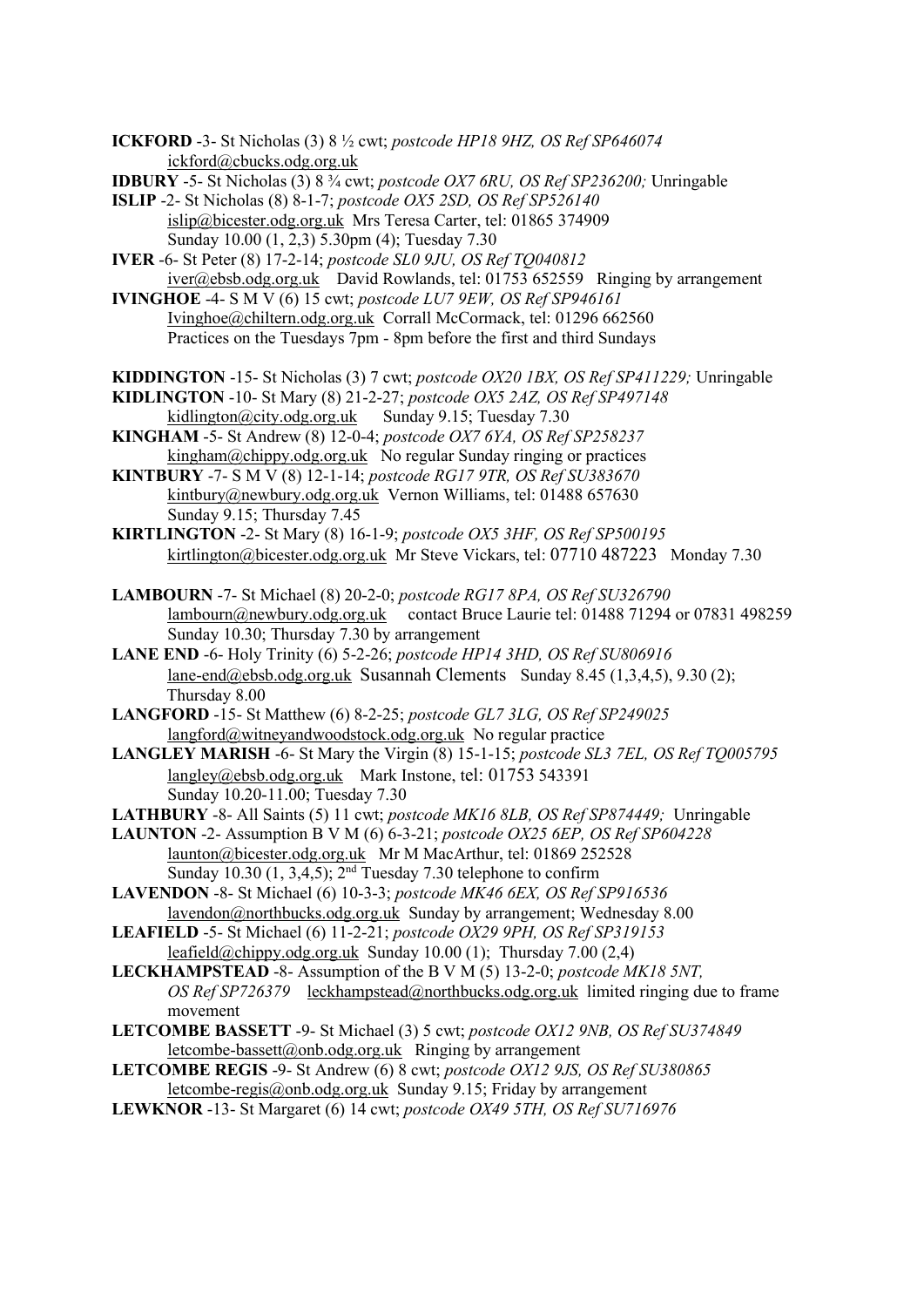[Lewknor@southoxon.odg.org.uk](mailto:Lewknor@southoxon.odg.org.uk) Paul Smith, tel: 01844 353402

- **LILLINGSTONE DAYRELL** -8- St Nicholas (3) 6 cwt; *postcode MK18 5AT, OS Ref SP705398* [lillingstonedayrell@northbucks.odg.org.uk](mailto:lillingstonedayrell@northbucks.odg.org.uk) borderline unringable
- **LILLINGSTONE LOVELL** -8- Assumption of the B V M (6) 6-2-0; *postcode MK18 5BB, OS Ref SP712405*
	- [lillingstonelovell@northbucks.odg.org.uk](mailto:lillingstonelovell@northbucks.odg.org.uk) Sunday 9:00 (1,3); Tuesday 7.30
- **LITTLE BRICKHILL** -8- St Mary Magdalene (3) 6 ¾ cwt; *postcode MK17 9NA, OS Ref SP910324;* Unringable
- **LITTLE COMPTON** -5- St Denys (5) 6-2-6; *postcode GL56 0SA, OS Ref SP262303* [littlecompton@chippy.odg.org.uk](mailto:littlecompton@chippy.odg.org.uk) No regular Sunday ringing or practices
- **LITTLE HORWOOD** -3- St Nicholas (5) 9-2-22; *postcode MK17 0PF, OS Ref SP791309;*  littlehorwood@cbucks.odg.org.uk Frame unsafe, currently unringable
- **LITTLE MARLOW** -6- St John Baptist (3) 7 cwt; *postcode SL7 3RT, OS Ref SU874878* Unringable
- **LITTLE MILTON** -13- St James (6) 11-3-22; *postcode* OX44 *7QB, OS Ref SP618007* [LittleMilton@southoxon.odg.org.uk](mailto:LittleMilton@southoxon.odg.org.uk) Raymond Fergusson, tel: 01844 279150 Sunday variable; Tuesday 7.30
- **LITTLE MISSENDEN** -4- St John Baptist (6) 10-2-26; *postcode HP7 0QY, OS Ref SU921990* [Lt-Missenden@chiltern.odg.org.uk](mailto:Lt-Missenden@chiltern.odg.org.uk) Ruth Groves, tel: 01494 783978 Sunday 10.00, 5.30 (Easter to October only); Monday 7.45
- **LITTLE WITTENHAM** -9- St Peter (5) 5 cwt; *postcode OX14 4RB, OS Ref SU566935* [little-wittenham@onb.odg.org.uk](mailto:little-wittenham@onb.odg.org.uk) Ringing by arrangement
- **LOCKINGE** -9- All Saints (4) 8½ cwt; *postcode OX12 8QY, OS Ref SU428872*; Unringable
- **LONGCOT** -14- S M V (8) 8-1-24; *postcode SN7 7TL, OS Ref SU274907* [longcot@vowh.odg.org.uk](mailto:longcot@vowh.odg.org.uk) Tony Crabtree, tel: 01793 784064 Sunday 9.00 (1,2,3), 5.00 (2) Advanced Minor (email for confirmation); Friday 7.30
- **LONG CRENDON** -3- S M V (10) 17-3-17; *postcode HP18 9AL, OS Ref SP698091* longcrendon@cbucks.odg.org.uk Sunday 10.00, check 5th; Thursday 7.30
- **LONG WITTENHAM** -9- S M V (6) 9 cwt; *postcode OX14 4QJ, OS Ref SU548941* [long-wittenham@onb.odg.org.uk](mailto:long-wittenham@onb.odg.org.uk) Sunday 9.00 (2); Monday 7.30
- **LONGWORTH** -14- St Mary (5) 10 cwt; *postcode OX13 5DY, OS Ref SU384995* [longworth@vowh.odg.org.uk](mailto:ongworth@vowh.odg.org.uk) Unringable (restoration plans in progress)
- **LOUGHTON** -8- All Saints (6) 11-0-8; *OS Ref SP837378* [loughton@northbucks.odg.org.uk](mailto:loughton@northbucks.odg.org.uk) Sunday 9.00; Monday 7.30 (1,3)
- **LOWER BASILDON** -11- St Bartholomew (4) 10 cwt; *OS Ref: SU612793*
- **LOWER HEYFORD** -1- St Mary (6) 6-3-20; *postcode OX25 5NR, OS Ref SP485248* [lowerheyford@banbury.odg.org.uk](mailto:lowerheyford@banbury.odg.org.uk)
- **LUDGERSHALL** -2- S M V (5) 9-3-16; *postcode* HP18 *9PG, OS Ref SP660172* ludgershall@bicester.odg.org.uk Mr Richard Haseldine, tel: 01844 238872 Sunday 10.45 (3), 9.30 (4) check first for practice times
- **LYFORD** -14- St Mary (3) 2-1-24; *postcode OX12 0EG, OS Ref SU390942* [lyford@vowh.odg.org.uk](mailto:lyford@vowh.odg.org.uk) Tony Crabtree, tel: 01793 784064
- **MAIDENHEAD** -6- All Saints, Boyne Hill (8) 15-0-13; *postcode SL6 4HE, OS Ref SU877809* [maidenhead@ebsb.odg.org.uk](mailto:maidenhead@ebsb.odg.org.uk) Doreen Young, [tel: 01628](tel:01628) 627004 Sunday 9.30
- **MAIDS MORETON** -8- St Edmund (6) 10-3-20; *postcode MK18 1QD, OS Ref SP706351* [maidsmoreton@northbucks.odg.org.uk](mailto:maidsmoreton@northbucks.odg.org.uk) tel: 07740 252231 Sunday 9.45 (2, 4); Wednesday 7.00 (not last in month)
- **MAPLEDURHAM** -11- St Margaret (6) 8 cwt; *postcode RG4 7TR, OS Ref SU670767* [mapledurham@reading.odg.org.uk](https://mail2.odg.org.uk:2083/cpsess3220075303/3rdparty/mailman/options/alltowers_reading.odg.org.uk/mapledurham--at--reading.odg.org.uk) David Sumner, tel: 0118 947 0964 Sunday 10.45-11.15; Thursday 7.30 (check first)
- **MARCHAM** -9- All Saints (6) 8-1-4; *postcode OX13 6NW, OS Ref SU452968* [marcham@onb.odg.org.uk](mailto:marcham@onb.odg.org.uk) Sunday 9.30; Monday 7.00 (check first)
- **MARLOW** -6- See Great Marlow
- **MARSH BALDON** -13- St Peter (5) 7 ½ cwt; *OS Ref SU562991* [MarshBaldon@southoxon.odg.org.uk](mailto:MarshBaldon@southoxon.odg.org.uk) Catherine Mason, tel: 01865 343503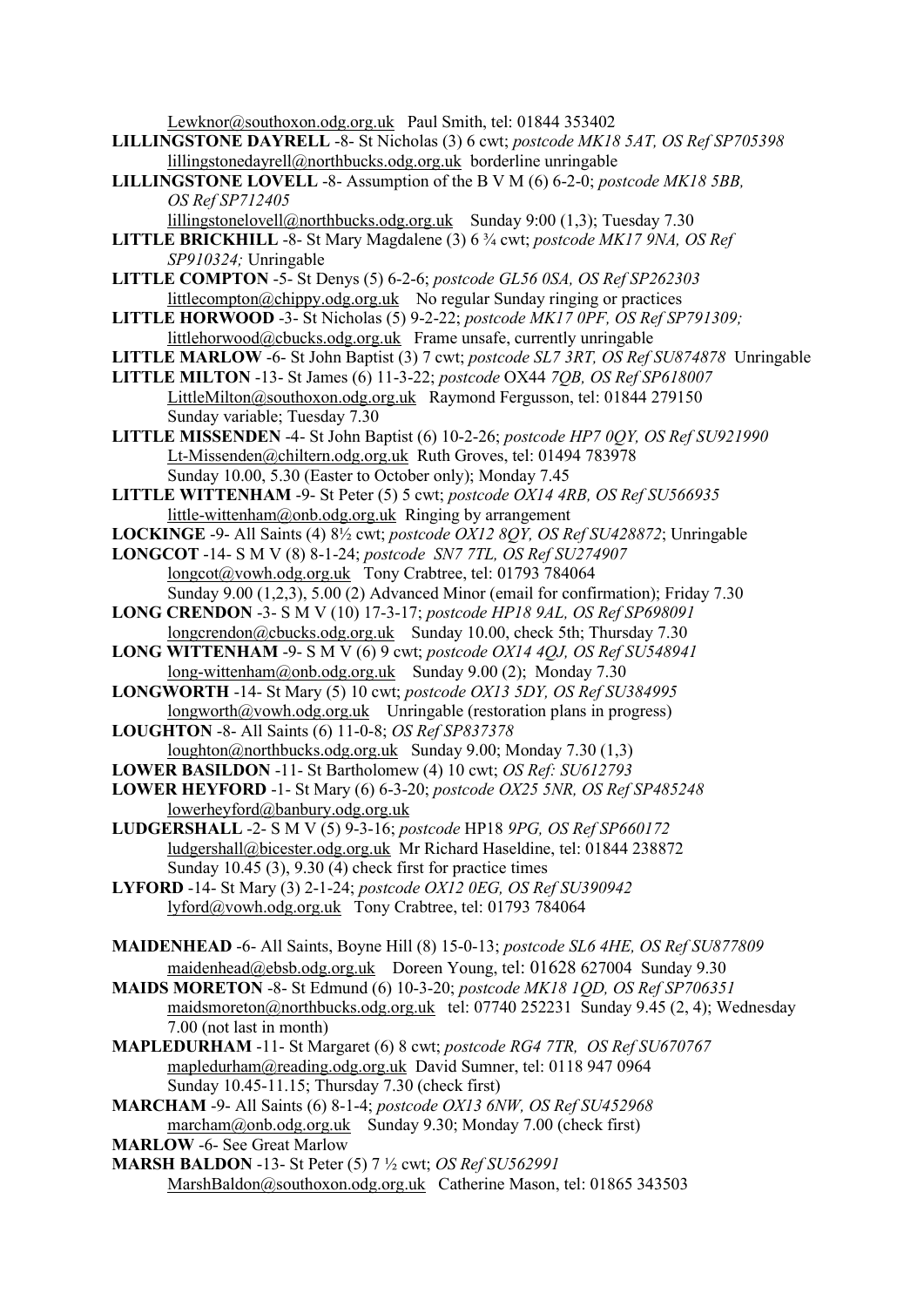- **MARSH GIBBON** -3- S M V (5) 13 cwt; *postcode OX27 0HQ, OS Ref SP647232* marshgibbon@cbucks.odg.org.uk Tuesday 8.00 (2,3,4,5)
- **MARSWORTH** -4- All Saints (6) 10-3-10; *postcode HP23 4LX, OS Ref SP920146* [Marsworth@chiltern.odg.org.uk](mailto:Marsworth@chiltern.odg.org.uk) Richard Booth, tel: 01296 662520 2nd Sunday 3:00 (winter) or 5:00 (summer), usually quarter peal.  $3<sup>rd</sup>$  Sunday 10.00,  $5<sup>th</sup>$ Sunday 10:00 occasionally; Tuesday & Wednesday 7.30-9.00. See [www.cmmbells.org.uk/EventDiary.html](http://www.cmmbells.org.uk/EventDiary.html)
- **MEDMENHAM** -6- SS Peter & Paul (3) 7 cwt; *postcode SL7 2HF, OS Ref SU805844* Unringable **MENTMORE** -4- St Mary (5) 8 cwt; *postcode LU7 0QF, OS Ref SP904198*
	- [Mentmore@chiltern.odg.org.uk](mailto:Mentmore@chiltern.odg.org.uk) Richard Booth, tel: 01296 662520 Sundays 8.30 (1,3); No regular practice
- **MIDDLETON STONEY** -2- All Saints (6) 9-2-12; *postcode* OX25 *4AW, OS Ref SP531232* middleton-stoney@bicester.odg.org.uk Mrs Jenny Hudson, tel: 01869 343225 Sunday by arrangement; Wednesday 7.30
- **MIDGHAM** -7- St Matthew (6) 5-0-9; *postcode RG7 5UW, OS Ref SU556672* [midgham@newbury.odg.org.uk](mailto:midgham@newbury.odg.org.uk) Sarah Henderson, tel: 0118 971 3956 Sunday 9.15 (1, 4), 5.00 (4pm in winter) (3); Thursday 7.30 (by arrangement)
- **MILTON** -9- St Blaise (8) 6-3-26; *postcode OX14 4EW, OS Ref SU485925* [milton@onb.odg.org.uk](mailto:milton@onb.odg.org.uk) Sunday 10.30; Tuesday 7.45
- **MILTON KEYNES VILLAGE** -8- All Saints (6) 9-0-0; *postcode MK10 9AF, OS Ref SP887391* [miltonkeynesvillage@northbucks.odg.org.uk](mailto:miltonkeynesvillage@northbucks.odg.org.uk) Sunday 10.45 (2,4 check first); Wednesday 7.30 (2,3,4,5) (check first)
- **MINSTER LOVELL** -15- St Kenelm (3) 9 cwt; *OS Ref SP324113;* Unringable
- **MIXBURY** -2- All Saints (3) 11cwt; *postcode* NN13 *5RR, OS Ref SP610340*
- **MOLLINGTON** -1- All Saints (6) 4-2-6; *postcode OX17 1AZ, OS Ref SP442475* [mollington@banbury.odg.org.uk](mailto:mollington@banbury.odg.org.uk) Mrs D Reeves, tel: 01295 750778 Sunday variable; Friday 7.30 (check first)
- **MONKS RISBOROUGH** -4- St Dunstan (6) 13 cwt; *postcode HP27 9JF, OS Ref SP812044* [Monks-Risborough@chiltern.odg.org.uk](mailto:Monks-Risborough@chiltern.odg.org.uk) Brian Highe, tel: 01844 343755 Sunday 9.30; Thursday 7:45
- **MOULSFORD** -9- St John the Baptist (3) 5 cwt; *postcode OX10 9HU, OS Ref SU592842* [moulsford@onb.odg.org.uk](mailto:moulsford@onb.odg.org.uk)
- **MOULSOE** -8- Assumption BVM (4) 7-0-0; *postcode MK16 0HQ, OS Ref SP906417;* Unringable
- **MURSLEY** -3- S M V (6) 9-0-20; *postcode MK17 0HP, OS Ref SP817286* [mursley@cbucks.odg.org.uk](mailto:mursley@cbucks.odg.org.uk) Saturday 10.00
- **NETHER WINCHENDON** -3- St Nicholas (5) 12-1-8; *postcode HP18 0DY, OS Ref SP733122* [netherwinchendon@cbucks.odg.org.](mailto:netherwinchendon@cbucks.odg.org)uk all ringing by arrangement
- **NETTLEBED** -11- St Bartholomew (6) 5-3-27; *postcode RG9 5DA, OS Ref SU698867* [nettlebed@reading.odg.org.uk](https://mail2.odg.org.uk:2083/cpsess3220075303/3rdparty/mailman/options/alltowers_reading.odg.org.uk/nettlebed--at--reading.odg.org.uk) Sunday 10.30 (check for 5); Wednesday 8.00
- **NEWBURY** -7- St Nicolas (10) 21-2-1; *postcode RG14 5HG, OS Ref SU471671* [newbury@newbury.odg.org.uk](mailto:newbury@newbury.odg.org.uk) Sunday 9.30; Monday 7.30
- **NEWINGTON** -13- (4) 8 ½ cwt; *postcode OX10 7AG, OS Ref SU609965;* Unringable
- **NEWPORT PAGNELL** -8- St Peter and St Paul (8) 21-2-16; *postcode MK16 8AR, OS Ref SP877439* [newportpagnell@northbucks.odg.org.uk](mailto:newportpagnell@northbucks.odg.org.uk) tel: 07946 095958 Sunday 8.50, 5.30; Wednesday 7.30
- **NEWTON BLOSSOMVILLE** -8- St Nicholas (3) 5 ¼ cwt; *postcode MK43 8AL, OS Ref SP925515* [newtonblossomville@northbucks.odg.org.uk](mailto:newtonblossomville@northbucks.odg.org.uk) Sunday (one bell weekly, 3 bells for Special Services); Monday 7.30
- **NEWTON LONGVILLE** -8- St Faith (8) 12 cwt; *postcode MK17 0AL, OS Ref SP847314* [newtonlongville@northbucks.odg.org.uk](mailto:newtonlongville@northbucks.odg.org.uk) Sunday 10.30 (2,3,4); Thursday 7:00
- **NORTH ASTON** -1- St Mary (6) 6-1-26; *postcode OX25 6JA, OS Ref SP481288* [northaston@banbury.odg.org.uk](mailto:northaston@banbury.odg.org.uk) Monday (check first)
- **NORTH CRAWLEY** -8- St Firmin (6) 12-1-15; *postcode MK16 9LL, OS Ref SP 926446* [northcrawley@northbucks.odg.org.uk](mailto:northcrawley@northbucks.odg.org.uk) Sunday by arrangement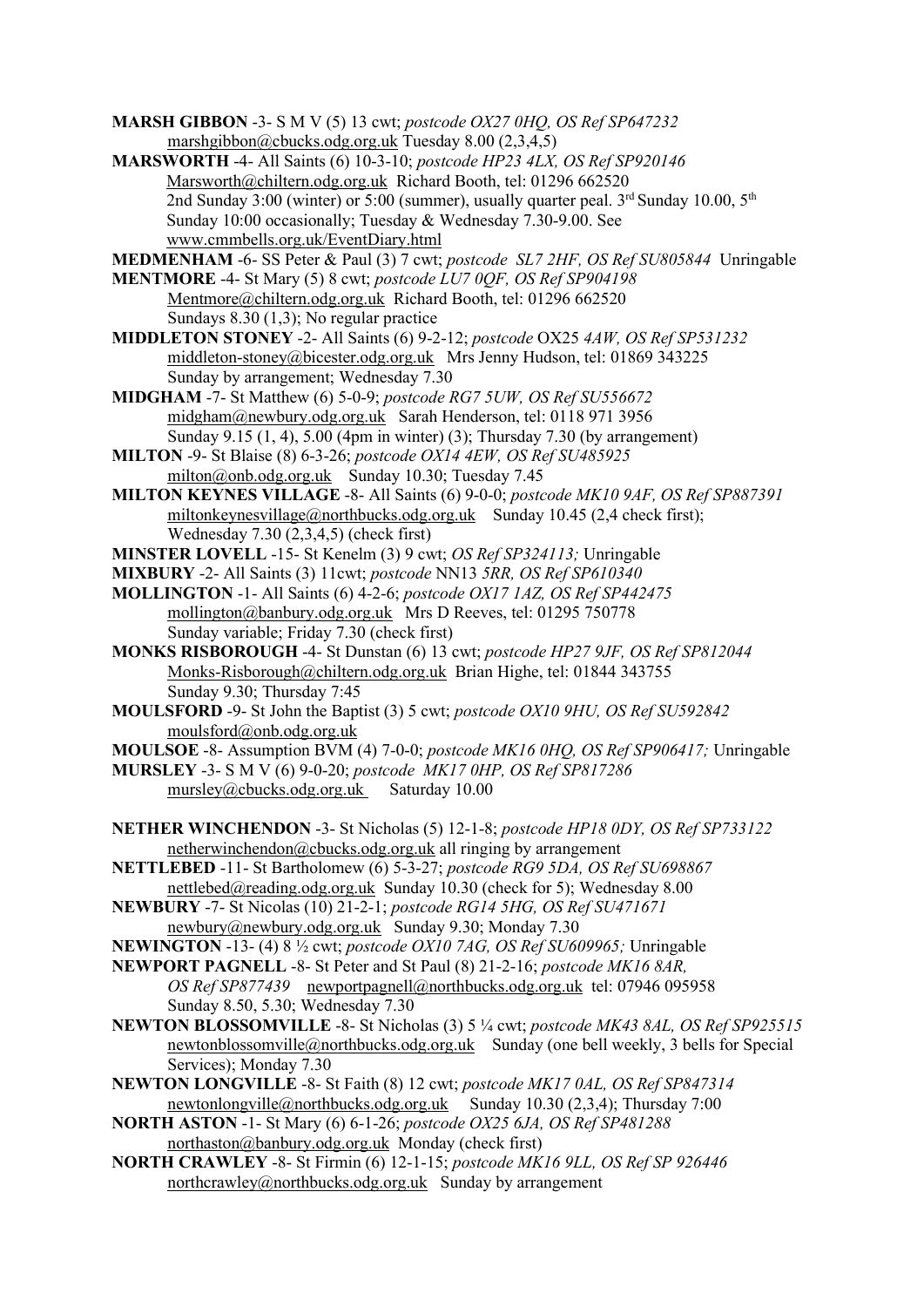**NORTH LEIGH** -15- St Mary (6) 9-3-15; *postcode OX29 6TX, OS Ref SP387136* [north-leigh@witneyandwoodstock.odg.org.uk](mailto:north-leigh@witneyandwoodstock.odg.org.uk) Tel: 07527 398557 Sunday 9.30; Friday 7.30

- **NORTH MARSTON** -3- Assumption BVM (6) 13-2-27; *postcode MK18 3PH, OS Ref SP777227* [northmarston@cbucks.odg.org.uk](mailto:northmarston@cbucks.odg.org.uk) (No regular practice night) Sunday 9:20 (1), 8:50 (3)
- **NORTH MORETON** -9- All Saints (6) 13-0-18; *postcode OX11 9AT, OS Ref SU562895* [north-moreton@onb.odg.org.uk](mailto:north-moreton@onb.odg.org.uk) Sunday (check first); Monday 7.45
- **NORTH STOKE** -11- S M V (3) 7-5-0; *postcode OX10 6BQ, OS Ref SU609862* Unringable
- **NORTHMOOR** -15- St Denys (6) 11 cwt; *postcode OX29 5SX, OS Ref SP421029* [northmoor@witneyandwoodstock.odg.org.uk](mailto:northmoor@witneyandwoodstock.odg.org.uk) Wednesday (1) 7.30 (check first)
- **OAKLEY** -3- St Mary (3) 7 cwt; *postcode HP18 9QF, OS Ref SP642123* [oakley@cbucks.odg](mailto:oakley@cbucks.odg)[.org.uk](http://org.uk/)

**ODDINGTON** -2- St Andrew (3) 9 cwt; *postcode OX5 2QX, OS Ref SP552147*

- **OLD WINDSOR** -6- SS Peter and Andrew (8) 11-2-21; *postcode SL4 2JW, OS Ref SU993747* [old-windsor@ebsb.odg.org.uk](mailto:old-windsor@ebsb.odg.org.uk) Geoff Clements, tel: [01753](tel:01753) 863947 Sunday 10.30; Tuesday 7.30
- **OLD WOLVERTON** -8- Holy Trinity (6) 14 cwt; *postcode MK12 5NH, OS Ref SP803412* [oldwolverton@northbucksodg.org.uk](mailto:oldwolverton@northbucksodg.org.uk) tel: 01908 225051 Sunday 10.30; Tuesday 7.40
- **OLNEY** -8- St Peter and St Paul (10) 24-0-9; *postcode MK46 4AD, OS Ref SP890509* [olney@northbucks.odg.org.uk](mailto:olney@northbucks.odg.org.uk) Sunday 9.30; Monday 7.30
- **OVING** -3- All Saints (3) 7 cwt; *postcode HP22 4HL, OS Ref SP 782213* [oving@cbucks.odg.org.uk](mailto:oving@cbucks.odg.org.uk)
- **OXFORD CITY** -10-

For ringing outings to Oxford City Centre wishing to ring at any of the flagged towers (§), please contact Dr Michele Winter [secretary.os@btinternet.com](mailto:secretary.os@btinternet.com)

> *† Responsibility of The Oxford Society ‡ Responsibility of The Oxford University Society*

- **†** § **Carfax** (6) 15-0-22; *OS Ref SP513062*
- **†** § **Cathedral Church of Christ** (12) 31-0-23; *postcode OX1 1DP, OS Ref SP516060* Sunday 8.45
- **†** § **Lincoln College** (8) 7-2-4; *OS Ref SP515062* Wednesday 7.30
- **†** § **Magdalen College** (10) 17-1-7; *postcode OX1 3AE, OS Ref SP521062*
- **†** § **Merton College** (8) 25-1-10; *OS Ref SP517061*
- **†** § **New College** (10) 20 cwt; *postcode OX1 3BN, OS Ref SP517065*
- § **St Aldate's** (6) 11-1-12; *postcode OX1 1BP, OS Ref SP513060* [StAldates@city.odg.org.uk](mailto:StAldates@city.odg.org.uk) Sunday 10.00; Monday 7.30
- **St Andrew, Headington** (8) 7-3-0; *OS Ref SP544076* [headington@city.odg.org.uk](mailto:headington@city.odg.org.uk) Wendy Austen, tel: 01865 764728 Service ringing time 9.20; Wednesday 7.30
- **‡ St Cross** (6) 9-2-22; *OS Ref SP520067;* Balliol College Historic Collections Centre (GF), **6**, 9-2-22 (493kg) in Ab. Former Church of St Cross or Holywell; ringing prohibited
- § **St Ebbe** (8) 4-3-19; *postcode OX1 1QE, OS Ref SP512060*
- § **St Giles** (8) 14 cwt; *postcode OX2 6HT, OS Ref SP511070* [StGiles@city.odg.org.uk](mailto:StGiles@city.odg.org.uk) Sunday 9.45, 5.45; Thursday 7.30 (access via north door)
- **St James, Cowley** (6) 5-3-3; *OS Ref SP540038*
	- [cowley@city.odg.org.uk](mailto:cowley@city.odg.org.uk)
- **St Lawrence, North Hinksey** (6) 5-2-27; *OS Ref SP495055* [NorthHinksey@city.odg.org.uk](mailto:NorthHinksey@city.odg.org.uk)
- **‡** § **St Mary Magdalen** (10) 7-1-12; *postcode OX1 3AE, OS Ref SP512065* Sunday 10.00 (term); Tuesday 7.45 (term)
- **†** § **St Mary the Virgin** (6) 26-2-9; *postcode OX1 4BJ, OS Ref SP516063*
- **St Mary the Virgin, Iffley** (6) 10 cwt; *OS Ref SP527035*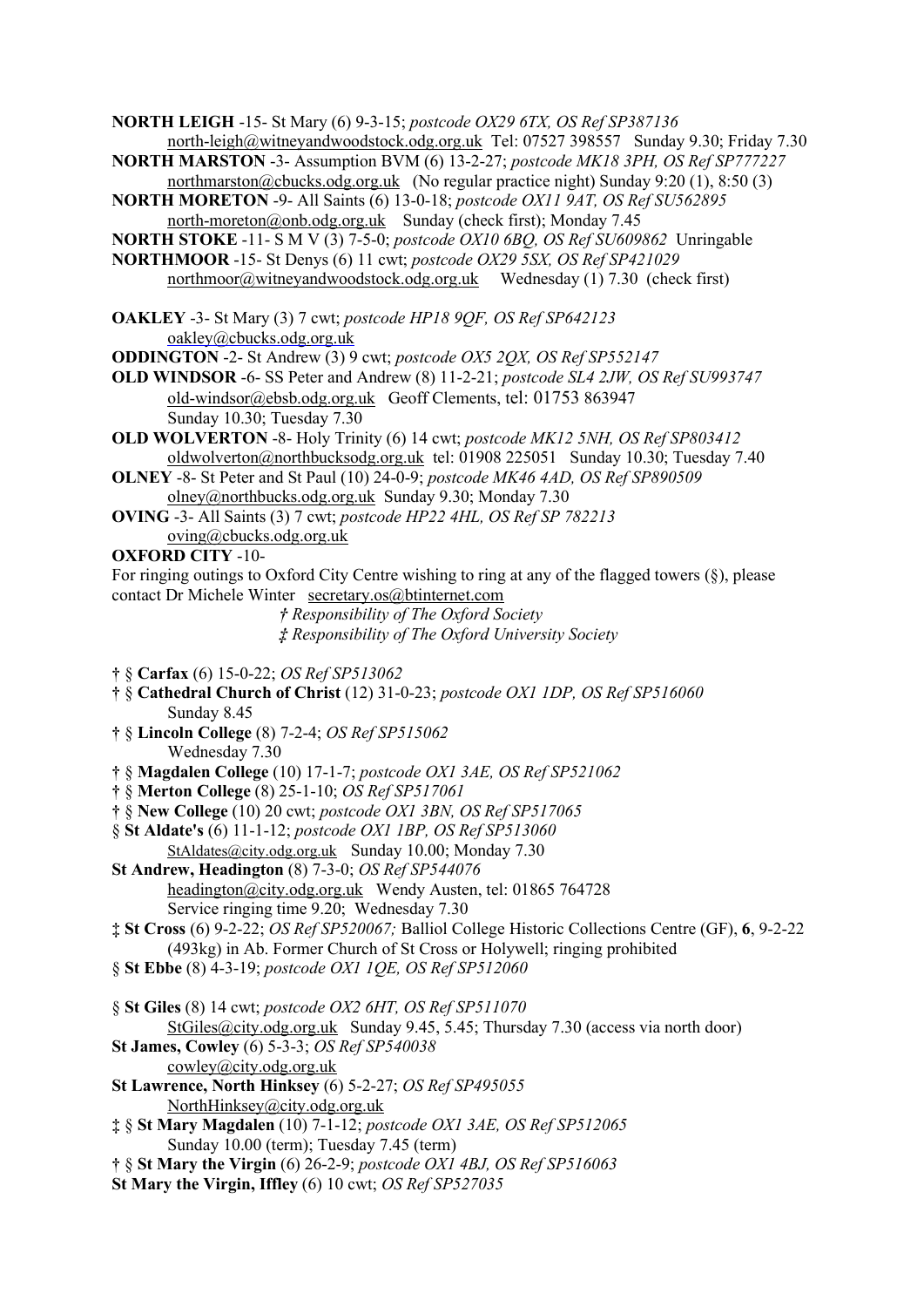[Iffley@city.odg.org.uk](mailto:Iffley@city.odg.org.uk) Sunday 9.00; Wednesday 7.30

- **St Nicholas, Old Marston** (6) 5-0-19; *OS Ref SP527089* [Marston@city.odg.org.uk](mailto:Marston@city.odg.org.uk) Hugh Deam, tel: 01865 247574 Sunday service variable, please check in advance); Friday 7.15
- **St Peter, Wolvercote** (6) 8-0-2; *OS Ref SP497099* [Wolvercote@city.odg.org.uk](mailto:Wolvercote@city.odg.org.uk) Jonathan Beale, tel: 01865 512317 Sunday 9.30; Thursday 8.00
- **‡** § **St Thomas** (10) 11-2-6; *postcode OX1 1JL, OS Ref SP506062* Monday 7.30 (alt term)
- **PADBURY** -8- St Mary (6) 10 ½ cwt; *postcode MK18 2AJ, OS Ref SP722310* [padbury@northbucks.odg.org.uk](mailto:padbury@northbucks.odg.org.uk) Sunday 10.00 (1,4), Friday 7.00 (2,4)
- **PADWORTH** -11- St John Baptist (6) 7-1-4; *postcode RG7 4NP, OS Ref SU613662* [padworth@reading.odg.org.uk](mailto:padworth@reading.odg.org.uk) practice with Stratfield Mortimer
- **PANGBOURNE** -11- St James Less (6) 10 cwt; *postcode RG8 7AX, OS Ref SU634765* [pangbourne@reading.odg.org.uk](https://mail2.odg.org.uk:2083/cpsess3220075303/3rdparty/mailman/options/alltowers_reading.odg.org.uk/pangbourne--at--reading.odg.org.uk) Sunday 9.30, Evening by arrangement; Thursday 8.00
- **PEASEMORE** -7- St Barnabas (6) 8 ½ cwt; *postcode RG20 7JQ, OS Ref SU45877* [peasemore@newbury.odg.org.uk](mailto:peasemore@newbury.odg.org.uk) Mike Head, tel: 01635 248450 Sunday 5.30 (1), 9.15 (2,3), 10.30 (4); Thursday 8.00 (by arrangement)
- **PENN** -6- Holy Trinity (6) 10 cwt; postcode *HP10 8NY, OS Ref SU916933* [penn@ebsb.odg.org.uk](mailto:penn@ebsb.odg.org.uk) Judy Weaver, tel: 01494 711037 Sunday 10.15; Monday 7.45 (not Bank Holidays)
- **PIDDINGTON** -2- St Nicholas (5) 7 ½ cwt; *postcode OX25 1PY, OS Ref SP640170* piddington@bicester.odg.org.uk Mrs Morwen Ashton, tel: 01844 238510 Sunday ringing by arrangement
- **PITSTONE** -4- St Mary (3) 8 cwt; *OS ref SP942149*; Unringable
- **PURLEY on THAMES** -11- S M V (6) 8-1-27; *postcode RG8 8BJ, OS Ref SU667761* [purley@reading.odg.org.uk](mailto:purley@reading.odg.org.uk) Sunday 10.40-11.10; Friday 7.00-8.00 please check
- **QUAINTON** -3- Holy Cross and St Mary (8) 17-1-26; *postcode HP22 4AP, OS Ref SP750202* [quainton@cbucks.odg.org.uk](mailto:quainton@cbucks.odg.org.uk) Sunday 6.00; Wednesday 7.30
- **RADCLIVE** -8- St John Evangelist (3) 7 cwt; *postcode MK18 4AB, OS Ref SP675339;* Unringable
- **RADLEY** -9- St James the Great (6) 5-2-27*; postcode OX14 2JN, OS Ref SU522994* [radley@onb.odg.org.uk](mailto:radley@onb.odg.org.uk) Sunday 10.15; Thursday 7.30

**RAVENSTONE** -8- All Saints (3) 8-1-8; *postcode MK46 5AW, OS Ref SP850509;* Unringable **READING** -11-

- **St Giles** (8) 14-2-7; *postcode RG1 2SB, OS Ref SU716730* [reading-st-giles@reading.odg.org.uk](mailto:reading-st-giles@reading.odg.org.uk) Ruth Hine, tel: 0118 926 2406 Sunday 9.45-10.30; Wednesday 7.45
- **St Laurence** (12) 23-0-20; *postcode RG1 2DQ, OS Ref SU717736* [reading-st-laurence@reading.odg.org.uk](mailto:reading-st-laurence@reading.odg.org.uk) Gill Carlill, tel: 07899 697674 No regular Sunday ringing. Ringing by arrangement
- **St Mary Virgin** (8) 25-2-26; *postcode RG1 2HX, OS Ref SU714733*; [reading-st-mary@reading.odg.org.uk](mailto:reading-st-mary@reading.odg.org.uk) Gill Carlill, tel: 07899 697674 Sunday 10.15-11.00, Evening by arrangement; Tuesday 7.30
- **ROUSHAM** -1- SS Leonard and James (6) 8-1-13; *postcode OX25 4QX, OS Ref SP480241* [rousham@banbury.odg.org.uk](mailto:rousham@banbury.odg.org.uk) Sunday 10.30 (1); Thursday 7.30
- **SALFORD** -5- St Mary (5) 6-2-27; *postcode OX7 5YL, OS Ref SP286281* [salford@chippy.odg.org.uk](mailto:salford@chippy.odg.org.uk) No regular Sunday ringing or practices
- **SANDFORD-St-MARTIN** -1- St Martin (6) 9 cwt; *postcode OX7 7AG, OS Ref SP420267* [sandfordstmartin@banbury.odg.org.uk](mailto:sandfordstmartin@banbury.odg.org.uk) Sunday rota; Thursday 7.30 (check first)
- **SANDHURST** -12- St Michael and All Angels (6) 7-2-20; *postcode GU47 8HN, OS Ref SU825618*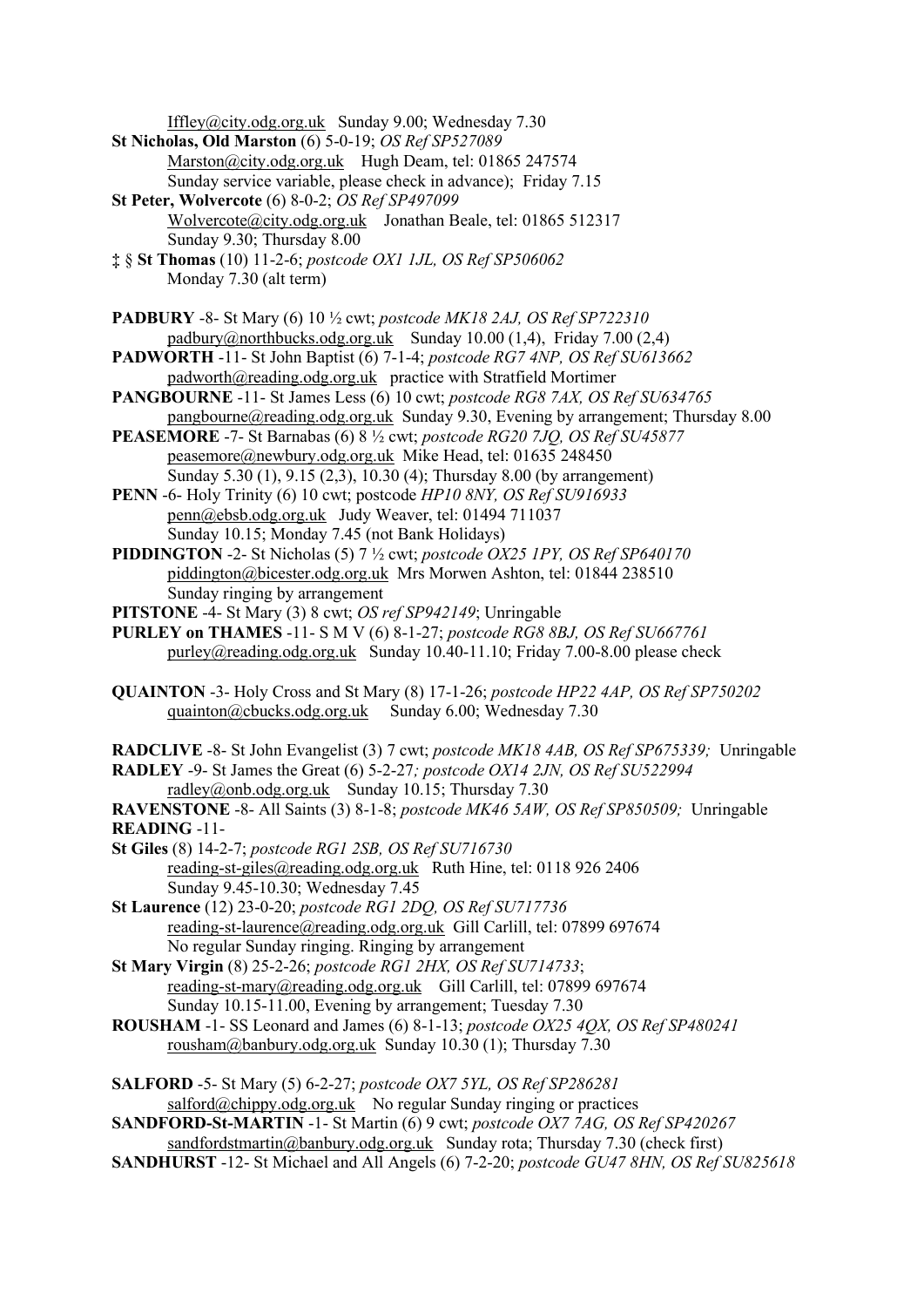[sandhurst.stmichael@sdb.odg.org.uk](mailto:sandhurst.stmichael@sdb.odg.org.uk) Mike Sherren, tel: 01344 761815 / 07979 060925 Sunday 9.00 (1,2,3,5) Sunday 6.00 (3); Monday 7.30

- **SANDHURST** -12- Immaculate Conception (R.C.) (6) 1-2-14; *OS Ref SU837615* sandhurst.ic $@sdb.$ odg.org.uk No regular ringing; no practices
- **SAUNDERTON** -4- SS Mary & Nicholas (3) 6 cwt; *postcode HP27 9GN, OS Ref SP796019* Unringable
- **SHABBINGTON** -13- St Mary (6) 5-3-22; *postcode HP18 9HQ, OS Ref SP667068* [Shabbington@southoxon.odg.org.uk](mailto:Shabbington@southoxon.odg.org.uk) Karen Pile, tel: 07786 473055 Sunday 10.00 (4); Thursday 7.30
- **SHALSTONE** -8- St Edward the Confessor (5) 7-1-13; *postcode MK18 5LX, OS Ref SP641364* [shalstone@northbucks.odg.org.uk](mailto:shalstone@northbucks.odg.org.uk)
- **SHAW-cum-DONNINGTON** -7- St Mary (6) 7-0-12; *OS Ref SU475683* [shawcumdonnington@newbury.odg.org.uk](mailto:shawcumdonnington@newbury.odg.org.uk) Sunday 9.30 (3) by arrangement; Friday 7.30 by arrangement
- **SHELLINGFORD** -14- St Faith (6) 6-2-10; *postcode SN7 7QA, OS Ref SU319935* [shellingford@vowh.odg.org.uk](mailto:shellingford@vowh.odg.org.uk) Louise Harrison, tel: 01793 729312 Sunday 9.45 (1,3); Thursday 7.30 (1,3)
- **SHENINGTON** -1- Holy Trinity (5) 9 ½ cwt; *postcode OX0 6NH, OS Ref SP373428* [shenington@banbury.odg.org.uk](mailto:shenington@banbury.odg.org.uk) Mrs D Smith tel: 01295 670634 Sunday 5.30 (1); Thursday 8.00-9.00 (check first)
- **SHENLEY** -8- St Mary (6) 17-1-11; *postcode MK5 6LL, OS Ref SP831367* [shenley@northbucks.odg.org.uk](mailto:shenley@northbucks.odg.org.uk) Sunday 9.00; Monday 7.30 (2,4,5)
- **SHERINGTON** -8- St Laud's (5) 12 cwt; *postcode MK16 9PD, OS Ref SP890467* [sherington@northbucks.odg.org.uk](mailto:sherington@northbucks.odg.org.uk) tel: 01908 216543 Sunday 10.00 (1) 9.00 (3); Thursday 7.30 (alternative 2,4)
- **SHILTON** -15- Holy Rood (3) 5 cwt; *postcode OX18 4AE, OS Ref SP267083,* Unringable
- **SHINFIELD** -11- St Mary (6) 11-3-13; *postcode RG2 9BY, OS Ref* SU730682 [shinfield@reading.odg.org.uk](https://mail2.odg.org.uk:2083/cpsess3220075303/3rdparty/mailman/options/alltowers_reading.odg.org.uk/shinfield--at--reading.odg.org.uk) Bobbie May tel: 0118 988 4172 Sunday 10.00 (1,3); Tuesday 7.30 (1,3) see also Swallowfield
- **SHIPLAKE** -11- SS Peter and Paul (8) 9-0-15; *postcode RG9 4BS, OS Ref SU767783* [shiplake@reading.odg.org.uk](https://mail2.odg.org.uk:2083/cpsess3220075303/3rdparty/mailman/options/alltowers_reading.odg.org.uk/shiplake--at--reading.odg.org.uk)

Sunday  $10.30$   $(1,2,3,4)$   $(5$  – please check); Tuesday 7.30 (visitors please check)

- **SHIPTON-under-WYCHWOOD** -5- St Mary (8) 14-3-0; *postcode OX7 6BP, OS Ref SP280180* [shipton@chippy.odg.org.uk](mailto:shipton@chippy.odg.org.uk) Sunday variable; Wednesday 7.30
- **SHOTTESBROOKE** -12- St John Baptist (6) 10-0-4; *postcode SL6 3SW, OS Ref SU841771* [shottesbrooke@sdb.odg.org.uk](mailto:shottesbrooke@sdb.odg.org.uk) Vikki Bulbeck, tel: 07768 272265 Sunday 8.15 (1,3); Wednesday 7.30 - please contact in advance to gain access to the private estate.
- **SHRIVENHAM** -14- St Andrew (10) 13-0-2; *postcode SN6 8AQ, OS Ref SU241891* [shrivenham@vowh.odg.org.uk](mailto:shrivenham@vowh.odg.org.uk) Tony Crabtree, tel: 01793 784064 Sunday 9.30-10.15, 4.15 (1) 10-bell ringing (email for confirmation); Monday 7.30
- **SIMPSON** -8- St Thomas (6) 7-1-7; *postcode MK6 3AD, OS Ref SP883362* [simpson@northbucks.odg.org.uk](mailto:simpson@northbucks.odg.org.uk) tel: 07412 177797 ringing limited to special occasions only
- **SLAPTON** -4- Holy Cross (5) 10-3-14; *postcode LU7 9DA, OS Ref SP937207*; Unringable [Slapton@chiltern.odg.org.uk](mailto:Slapton@chiltern.odg.org.uk) Judith Sheridan tel: 07771 570314
- **SLOUGH** -6- St Mary (10) 17-2-19; *postcode SL1 1PJ, OS Ref SU976796* [slough@ebsb.odg.org.uk](mailto:slough@ebsb.odg.org.uk) Stephen Weaver, tel: 01753 524600 Sunday 8.45
- **SOMERTON** -1- St James (8) 11-3-23; *postcode OX25 6LN, OS Ref SP497286* [somerton@banbury.odg.org.uk](mailto:somerton@banbury.odg.org.uk) Neil Clare tel: 01869 345276 Sunday 9.00 (rota); Thursday 7.30 (check first)
- **SONNING** -12- St Andrew (8) 20-1-4; *postcode RG4 6UP, OS Ref SU756755* [sonning@sdb.odg.org.uk](mailto:sonning@sdb.odg.org.uk) Pam Elliston, tel: 0118 969 5967 Sunday 10.00, (evening by arrangement); Thursday 7.15
- **SOULBURY** -3- All Saints (6) 15-0-21; *postcode LU7 0BT, OS Ref SP882271* soulbury@cbucks.odg.org.uk Thursday 7.30 (check first)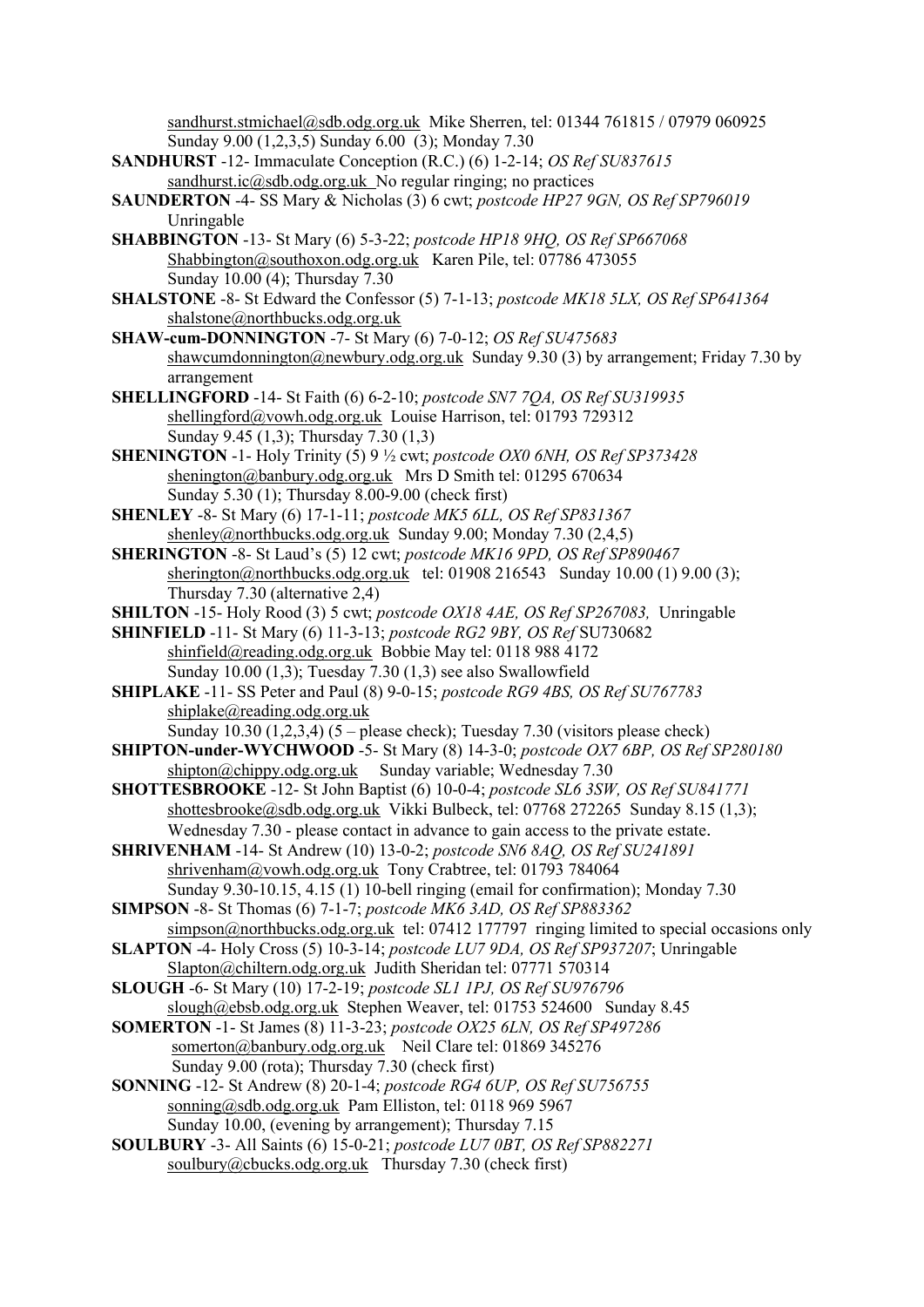- **SOULDERN** -2- Assumption BVM (6) 7-3-6; *postcode OX27 7HU, OS Ref SP523317* [souldern@bicester.odg.org.uk](mailto:souldern@bicester.odg.org.uk) Ms Barbara McGarry, tel: 01869 233687
- **SOUTH LEIGH** -15- St James (8) 10-1-26; postcode *OX29 6US, OS Ref SP33090* [south-leigh@witneyandwoodstock.odg.org.uk](mailto:south-leigh@witneyandwoodstock.odg.org.uk) Sunday 9.00; Thursday 7.30
- **SOUTH NEWINGTON** -1- St Peter-ad-Vincula (5) 8-0-7; *postcode OX15 4JF, OS Ref SP407334* [southnewington@banbury.odg.org.uk](mailto:southnewington@banbury.odg.org.uk)
- **SOUTH STOKE** -11- St Andrew (6) 9 cwt; *postcode RG8 0JS, OS Ref SU599836* [south-stoke@reading.odg.org.uk](mailto:south-stoke@reading.odg.org.uk) Sunday 10.00; please email for weekday practice arrangements
- **SPARSHOLT** -9- Holy Cross (4) 10 ½ cwt; *postcode OX12 9PU, OS Ref SU347876* [sparsholt@onb.odg.org.uk](mailto:sparsholt@onb.odg.org.uk) Ringing by arrangement
- **SPEEN** -7- St Mary (6) 12-2-12; *postcode RG14 1SA, OS Ref SU455678* [secretary@newbury.odg.org.uk](mailto:secretary@newbury.odg.org.uk) Kevin Rogers tel: 07821 610826 Sunday 10.00; Thursday 7.30
- **SPELSBURY** -5- All Saints (6) 10-3-16; *postcode OX7 3JR, OS Ref SP349215*  [spelsbury@chippy.odg.org.uk](mailto:spelsbury@chippy.odg.org.uk) Sunday 9.30 (1)
- **STADHAMPTON** -13- (4) 6-3-11; *postcode OX44 7TZ, OS Ref SU604988*; Unringable
- **STANDLAKE** -15- St Giles (6) 11 ½ cwt; *postcode OX29 7SG, OS Ref SP397036* [standlake@witneyandwoodstock.odg.org.uk](mailto:standlake@witneyandwoodstock.odg.org.uk) Wednesday 7.30 (check first)
- **STANFORD DINGLEY** -7- St Denys (4) 6-0-15; *postcode RG7 6LS, OS Ref SU576717* [stanforddingley@newbury.odg.org.uk](mailto:stanforddingley@newbury.odg.org.uk) Angela Brown tel: 0118 974 4766 Ringing by arrangement
- **STANFORD IN THE VALE** -14- St Denys (8) 8-1-17; *postcode SN7 8LQ, OS Ref SU342935* [stanford@vowh.odg.org.uk](mailto:stanford@vowh.odg.org.uk) Jackie O'Hagan, tel: 01367 718994 Sunday 9.45-10.15; Tuesday 7.30-9.00 (email or ring for confirmation)
- **STANTON HARCOURT** -15- St Michael (6) 11 cwt; *postcode OX29 5RJ, OS Ref SP416056* [stanton-harcourt@witneyandwoodstock.odg.org.uk](mailto:stanton-harcourt@witneyandwoodstock.odg.org.uk) Sunday 9.00, 10.30 (alt); Wednesday 8.00
- **STANTON St JOHN** -10- St John (5) 9 ½ cwt; *postcode OX33 1HW, OS Ref SP577094* [StantonStJohn@city.odg.org.uk](mailto:StantonStJohn@city.odg.org.uk) Paul Lansdowne Sunday 9.00 (check); Tuesday 7.30
- **STEEPLE ASTON** -1- SS Peter and Paul (8) 12-2-16; *postcode OX25 4SF, OS Ref SP476261* [steepleaston@banbury.odg.org.uk](mailto:steepleaston@banbury.odg.org.uk) Diana Gardner tel: 01869 34765 Sunday 10.15; Tuesday 7.30
- **STEEPLE BARTON** -1- St Mary (5) 9-3-1; *postcode OX25 4QR, OS Ref SP448249* [steeplebarton@banbury.odg.org.uk](mailto:steeplebarton@banbury.odg.org.uk)
- **STEEPLE CLAYDON** -3- St Michael (6) 11-1-27; *postcode MK18 2PY, OS Ref SP705267* steepleclaydon@cbucks.odg.org.uk Practices at East Claydon
- **STEVENTON** -9- St Michael and All Angels (6) 11-2-7; *postcode OX13 6SW, OS Ref SU464915*  $steventon@onb.odg.org.uk$  Ringing by arrangement
- **STEWKLEY** -3- St Michael (8) 10-0-16; *postcode LU7 0HL, OS Ref SP852261* stewkley@cbucks.odg.org.uk Wednesday 7.30
- **STOKE GOLDINGTON** -8- St Peter (6) 13-1-22; *postcode MK16 8NZ, OS Ref SP831491* [stokegoldington@northbucks.odg.org.uk](mailto:stokegoldington@northbucks.odg.org.uk) Sunday special services; Friday 7.45
- **STOKE HAMMOND** -8- St Luke (3) 10-1-19; *postcode MK17 0NF, OS Ref SP879297,* Unringable **STOKE LYNE** -2- St Peter (3) 8-3-8; *postcode OX27 8RU, OS Ref SP566283*
- [stoke-lyne@bicester.odg.org.uk](mailto:stoke-lyne@bicester.odg.org.uk) Mr J M Adams, tel: 01869 277471 By arrangement
- **STOKE MANDEVILLE** -4- S M V (8) 8-1-10; *postcode HP22 5XB, OS Ref SP834104* [Stoke-Mandeville@chiltern.odg.org.uk](mailto:Stoke-Mandeville@chiltern.odg.org.uk) Ruth Groves tel: 01494 783978 Sunday 8.30; Tuesday 7.45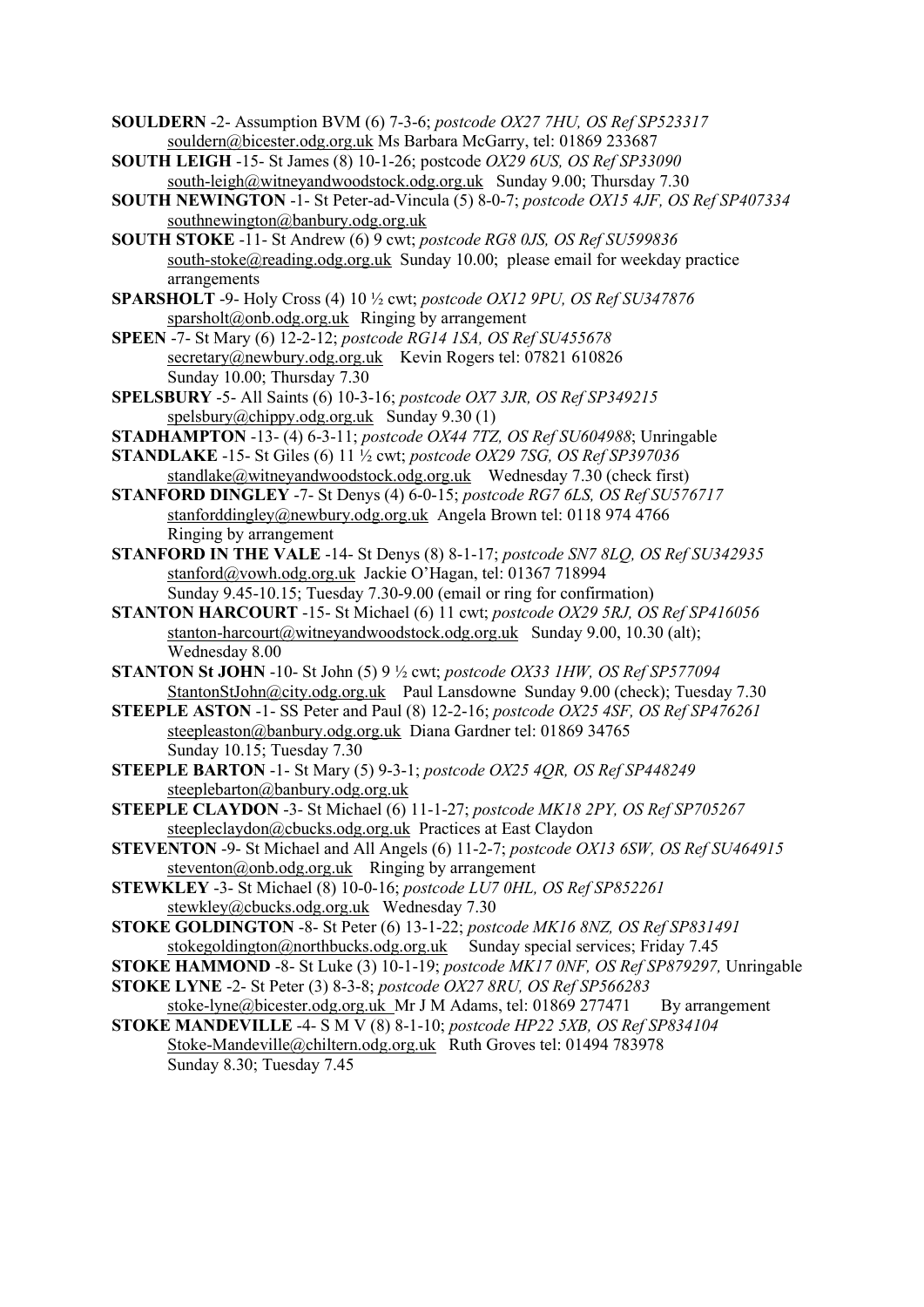- **STOKE POGES** -6- St Giles (8) 13-2-3; *postcode SL2 4NZ, OS Ref SU975827* [stoke-poges@ebsb.odg.org.uk](mailto:stoke-poges@ebsb.odg.org.uk) Anthea Wright, tel: 01753 662355 Sunday 6.00 (2,3,4,5); Wednesday 8.00
- **STOKENCHURCH** -13- SS Peter & Paul (3) 7 cwt; *postcode HP14 3RG, OS Ref SU760964*; Unringable
- **STONE** -3- St John Baptist (6) 13 cwt; *postcode HP17 8RG, OS Ref SP784122* Unringable [stone@cbucks.odg.org.uk](mailto:stone@cbucks.odg.org.uk)
- **STONESFIELD** -15- St James Great (6) 7-3-22; *postcode OX29 8PP, OS Ref SP393170* [stonesfield@witneyandwoodstock.odg.org.uk](mailto:stonesfield@witneyandwoodstock.odg.org.uk) Sunday 10.30; No regular practice; bells available to ring on Wednesday 7.30 check first
- **STONY STRATFORD** -8- St Mary & St Giles (8) 12-1-16; *postcode MK11 1BD, OS Ref SP786404* [stonystratford@northbucks.odg.org.uk](mailto:stonystratford@northbucks.odg.org.uk) tel: 01908 568222 Sunday 9.00; Monday 7.30 (not Bank Holidays)
- **STOWE** -8- The Assumption of the BVM (6) 10-3-23; *postcode MK18 5VH, OS Ref SP676373* [stowe@northbucks.odg.org.uk](mailto:stowe@northbucks.odg.org.uk) Sunday 9.00 (1,5); Mondays 7.00
- **STRATFIELD MORTIMER** -11- St John (6) 7-2-16; *postcode, OS Ref SU654646* [mortimer-st-john@reading.odg.org.uk](mailto:mortimer-st-john@reading.odg.org.uk) Sunday 9.30; Monday 8.00-9.00 please check
- **STRATFIELD MORTIMER** -11- S M V (8) 11-2-23; *postcode RG7 3NU, OS Ref SU668641* [mortimer-st-mary@reading.odg.org.uk](mailto:mortimer-st-mary@reading.odg.org.uk) No Sunday ringing
- **STRATTON AUDLEY** -2- SS Mary and Edburga (5) 11 ½ cwt; *postcode OX27 9BL, OS Ref SP608260* [stratton-audley@bicester.odg.org.uk](mailto:stratton-audley@bicester.odg.org.uk) Mr J M Adams, tel: 01869 277471 Sunday by arrangement; Thursday 7.30
- **STREATLEY** -11- St Mary (6) 8-1-26; *postcode RG8 9HU, OS Ref SU594809* [streatley@reading.odg.org.uk](mailto:streatley@reading.odg.org.uk) Sunday 10.00; practice combined with Goring on Wednesdays
- **SUNNINGWELL** -9- St Leonard (6) 8 ½ cwt; *postcode OX13 6RD, OS Ref SU495005* [sunningwell@onb.odg.org.uk](mailto:sunningwell@onb.odg.org.uk) Sunday 8.45; Tuesday
- **SUTTON COURTENAY** -9- All Saints (8) 12-0-17; *postcode OX14 4AE, OS Ref SU505942* [sutton-courtenay@onb.odg.org.uk](mailto:sutton-courtenay@onb.odg.org.uk) Sunday 9.45; Monday 7.00
- **SWALCLIFFE** -1- SS Peter and Paul (6) 13-2-1; *postcode OX15 5DR, OS Ref SP378379* [swalcliffe@banbury.odg.org.uk](mailto:swalcliffe@banbury.odg.org.uk) Sunday 9.15 (1, Rota); Friday (1) 7.30 (check first)
- **SWALLOWFIELD** -11- All Saints (6) 7-0-23; *postcode RG7 1TJ, OS Ref SU731648* [swallowfield@reading.odg.org.uk](https://mail2.odg.org.uk:2083/cpsess3220075303/3rdparty/mailman/options/alltowers_reading.odg.org.uk/swallowfield--at--reading.odg.org.uk) Sunday 10.00 (2,4); Tuesday 7.30 (2, 4) see also Shinfield
- **SWANBOURNE** -3- St Swithin (6) 12-1-24; *postcode MK17 0SL, OS Ref SP801273* swanbourne@cbucks.odg.org.uk Thursday 7.45
- **SWERFORD** -5- St Mary (6) 6-2-6; *postcode OX7 4BA, OS Ref SP372312* [swerford@chippy.odg.org.uk](mailto:swerford@chippy.odg.org.uk) Sunday variable with Hook Norton & Wigginton; No practice
- **SWINBROOK -**5- St Mary (2) 2-3-13; *postcode OX18 4DY, OS Ref SP280122* chiming only
- **TACKLEY** -15- St Nicholas (6) 13-3-15; *postcode OX5 3AE, OS Ref SP475201* [tackley@witneyandwoodstock.odg.org.uk](mailto:tackley@witneyandwoodstock.odg.org.uk) Sunday 5.00pm; Wednesday 7.30 (September to Easter), Tuesday 7.30 (Easter to September)
- **TADMARTON** -1- St Nicholas (6) 11-0-15; *postcode OX15 5TD, OS Ref SP392378* [tadmarton@banbury.odg.org.uk](mailto:tadmarton@banbury.odg.org.uk) Sunday 9.15 (1, Rota), 10.15 (2, 4, 5), Variable (3); Friday 7.30 variable (check first)
- **TAYNTON** -5- St John the Evangelist (6) 7-0-1; *postcode OX18 4UH, OS Ref SP234136* [taynton@chippy.odg.org.uk](mailto:taynton@chippy.odg.org.uk) Sunday 9.00 (1), 5.15 (3); Friday (2) alternates with Fulbrook
- **TETSWORTH** -13- St Giles (6) 4-2-25; *postcode OX9 7AL, OS Ref SP686016* [secretary@southoxon.odg.org.uk](mailto:secretary@southoxon.odg.org.uk) Revd P Waterston, tel: 01844 281462
- **THAME** -13- S M V (8) 11-1-11; *postcode OX9 3AJ, OS Ref SP704063* [Thame@southoxon.odg.org.uk](mailto:Thame@southoxon.odg.org.uk) Rosalie Gibson, tel: 0184 213948 Sunday 9.30; Monday 7.30 (except Bank Holiday)
- **THATCHAM** -7- St Mary (10) 13-0-23; *postcode RG19 3PN, OS Ref SU517672* [thatcham@newbury.odg.org.uk](mailto:thatcham@newbury.odg.org.uk) Sunday 9.30; Tuesday 7.30
- **THEALE** -11- Holy Trinity (6) 13 cwt; *postcode RG7 5BX, OS Ref SU640713* [theale@reading.odg.org.uk](https://mail2.odg.org.uk:2083/cpsess3220075303/3rdparty/mailman/options/alltowers_reading.odg.org.uk/theale--at--reading.odg.org.uk) Sunday 9.30; Wednesday 7.00-8.00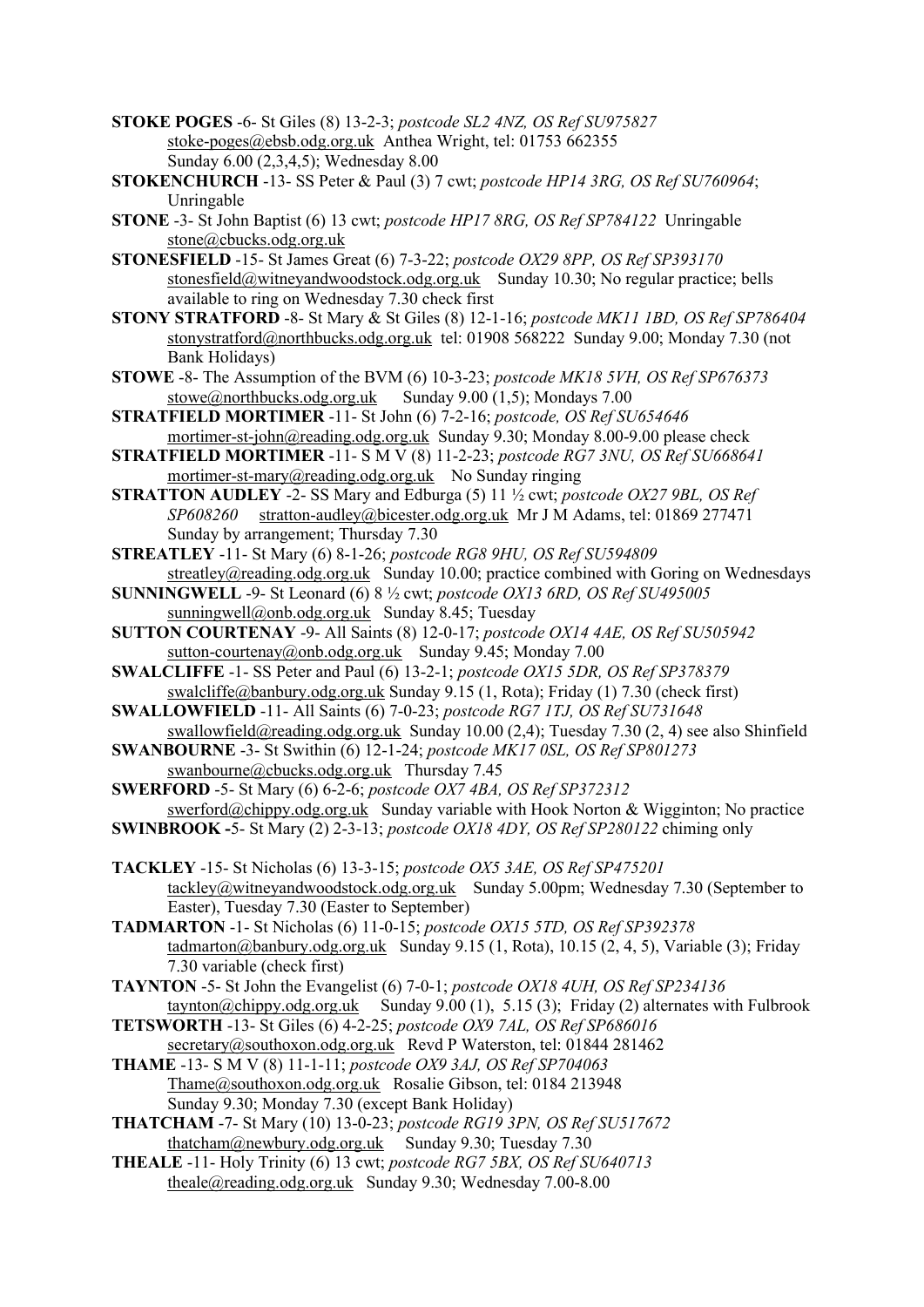**THORNBOROUGH** -8- St Mary the Virgin (5) 11-3-23; *postcode MK18 2DG, OS Ref SP743336* [thornborough@northbucksbranch.odg.org.uk](mailto:thornborough@northbucksbranch.odg.org.uk)

- **TIDMARSH** -11- St Laurence (3) 5 cwt; *postcode RG8 8ER, OS Ref SU635746*; Unringable
- **TILEHURST** -11- St Michael (8) 17-1-15; *postcode RG30 4JX, OS Ref SU674729* [tilehurst@reading.odg.org.uk](mailto:tilehurst@reading.odg.org.uk) Sunday 8.55, 6.00 (check for evenings); Wednesday 7.30
- **TINGEWICK** -8- St Mary Magdelene (5) 14 cwt; *postcode MK18 4QX, OS Ref SP657330* [tingewick@northbucks.odg.org.uk](mailto:tingewick@northbucks.odg.org.uk)

**TOWERSEY** -13- St Catherine (4) 7 cwt; *postcode OX9 3QL, OS Ref SP736052* [Towersey@southoxon.odg.org.uk](mailto:Towersey@southoxon.odg.org.uk) John Reid-Hansen, tel: 07778 833035 Christmas & Easter only; Wednesday 7.30 (2)

- **TURVILLE** -6- St Mary (6) 7-3-11; *postcode RG9 6QX, OS Ref SU767911* turville@ebsb.odg.org.uk Rachel Wallace, tel: 07895 984799 Sunday by arrangement; Wednesday 6.30
- **TWYFORD, BERKS** -12- S M V (8) 12-0-10; *postcode RG10 9NT, OS Ref SU788759* [twyford@sdb.odg.org.uk](mailto:twyford@sdb.odg.org.uk) Simon Farrar, 07764 191556 Sunday 10.00; Friday 7.30
- **TWYFORD, BUCKS** -3- Assumption BVM (6) 12 cwt; *postcode MK18 4ET, OS Ref SP665267* [twyford@cbucks.odg.org.uk](mailto:twyford@cbucks.odg.org.uk) Tuesday 8.00 (1) (see also Marsh Gibbon)
- **TYRINGHAM** -8- St Peter (5) 13 cwt; *postcode MK16 9ES, OS Ref SP859467* [tyringham@northbucks.odg.org.uk](mailto:tyringham@northbucks.odg.org.uk) Sunday 9.30 (1,3); Wednesday 7.30
- **UFFINGTON** -14- St Mary (6) 12-3-17; *postcode SN7 7RD, OS Ref SU302894* [uffington@vowh.odg.org.uk](mailto:uffington@vowh.odg.org.uk) Hugh Baxter, tel: 01367 820014 Sunday 9.30 (2,4) (check first); Tuesday 7.30
- **UFTON NERVET** -11- St Peter (4) 4 ½ cwt; *OS Ref SU635675*; Redundant church . Limited ringing on request in advance. [secretary@reading.odg.org.uk](mailto:secretary@reading.odg.org.uk)
- **UPPER HEYFORD** -1- St Mary (3) 8 cwt; *postcode OX25 5LQ, OS Ref SP495258;* Unringable
- **WADDESDON** -3- St Michael (6) 10-2-24; *postcode HP18 0JQ, OS Ref SP740170* [waddesdon@cbucks.odg.org.uk](mailto:waddesdon@cbucks.odg.org.uk)
- **WALLINGFORD** -9- St Mary-le-More (10) 18-3-26; *postcode OX10 0EG, OS Ref SU607893* [wallingford@onb.odg.org.uk](mailto:wallingford@onb.odg.org.uk) Sunday 9.30, 6.00; Thursday 7.45
- **WALTHAM St LAWRENCE** -12- St Lawrence (6) 12 cwt; *postcode RG10 0JG, OS Ref SU829770*
	- [waltham.stlawrence@sdb.odg.org.uk](mailto:waltham.stlawrence@sdb.odg.org.uk) Sunday 9.30
- **WANTAGE** -9- SS Peter and Paul (8) 21-2-15; *postcode OX12 8AQ, OS Ref SU397879* [wantage@onb.odg.org.uk](mailto:wantage@onb.odg.org.uk) Sunday 9.45; Tuesday 7.30
- **WARBOROUGH** -13- St Lawrence (8) 10-0-14; *postcode OX10 7DR, OS Ref SU599936* [Warborough@southoxon.odg.org.uk](mailto:Warborough@southoxon.odg.org.uk) Sue Dyke, tel 01865 858555 Sunday 10.30 (1,2,3,4)
- **WARDINGTON** -1- St Mary Magdalene (6) 16-3-16; *postcode OX17 1RS, OS Ref SP491464* [wardington@banbury.odg.org.uk](mailto:wardington@banbury.odg.org.uk) Thursday 7.30-8.30
- **WARFIELD** -12- St Michael the Archangel (10) 13-2-27; *postcode RG42 6EG, OS Ref SU880722* [warfield@sdb.odg.org.uk](mailto:warfield@sdb.odg.org.uk) Peter Duggin, tel: 07769 887968 Sunday 10.30; Tuesday 7.30
- **WARGRAVE** -12- St Mary (8) 17-2-10; *postcode RG10 8EU, OS Ref SU783785* [wargrave@sdb.odg.org.uk](mailto:wargrave@sdb.odg.org.uk) John Coombes, tel: 0118 940 2937 / 07845 168780 Sunday 10.00; Wednesday 7.30
- **WATER STRATFORD** -8- St Giles (3) 4-1-11; *postcode MK18 5DU, OS Ref SP653344*; Unringable
- **WATLINGTON** -13- St Leonard (8) 24-0-8; *postcode OX49 5LX, OS Ref SU685948* [secretary@southoxon.odg.org.uk](mailto:secretary@southoxon.odg.org.uk) Alan Keen, tel: 01491 612422 Sunday 9.15 (1,4)
- **WAVENDON** -8- Assumption of the BVM (6) 8-3-5; *postcode MK17 8LW, OS Ref SP911371* [wavendon@northbucks.odg.org.uk](mailto:wavendon@northbucks.odg.org.uk) Sunday by arrangement; Some Wednesdays at 7.30 by arrangement
- **WELFORD** -7- St Gregory (5) 8 cwt; *postcode RG20 8HA, OS Ref SU409731*; Unringable

**THORNTON** -8- St Michael & All Angels (3) 15 cwt; *OS Ref SP752362*; Unringable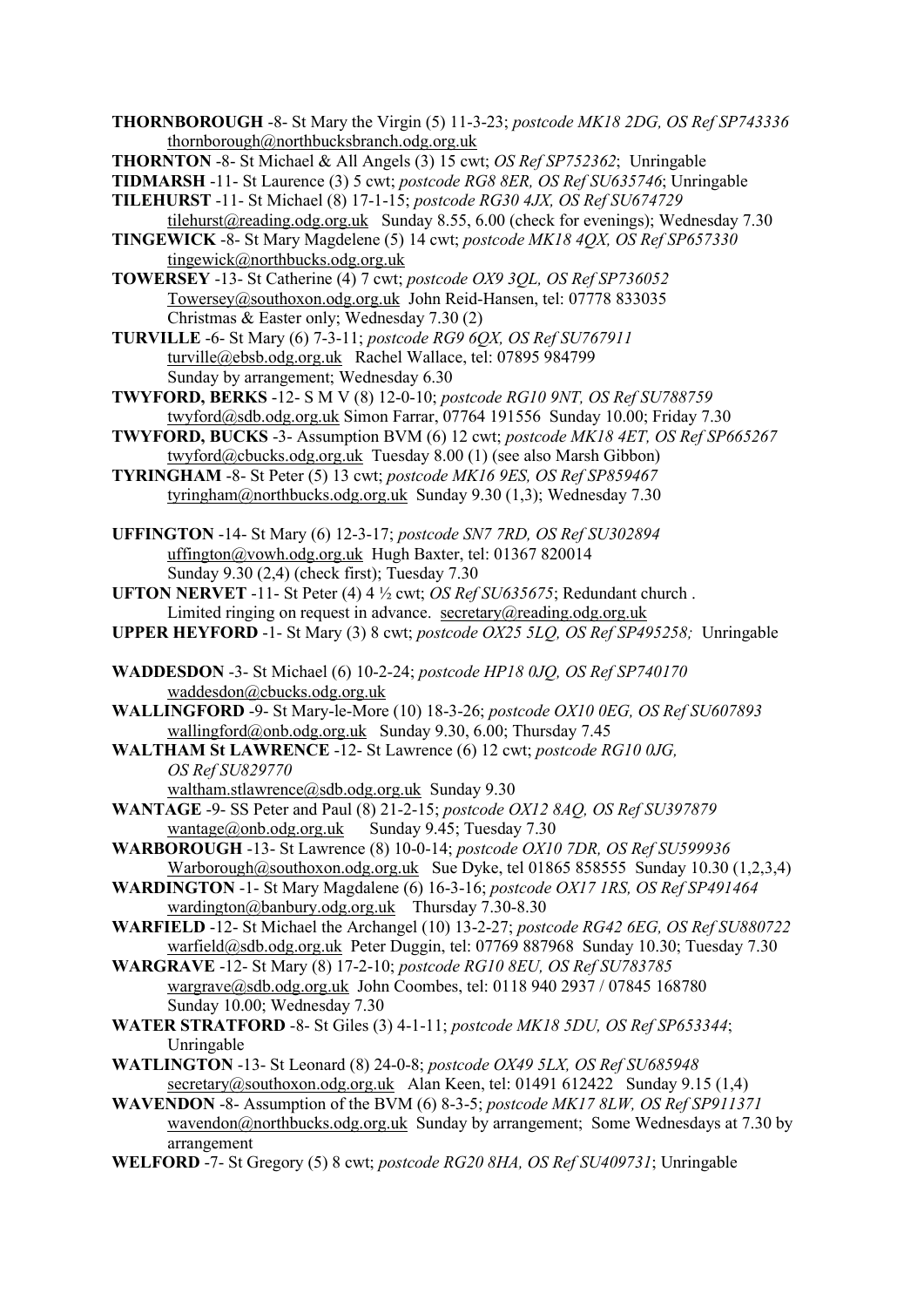- **WENDOVER** -4- St Mary (8) 14-0-2; *postcode HP22 6NL, OS Ref SP871073* [Wendover@chiltern.odg.org.uk](mailto:Wendover@chiltern.odg.org.uk) Sunday 10.00; Tuesday 7.30
- **WESTBURY** -8- St Augustine of Canterbury (3) 5-3-19; *postcode NN13 5JT, OS Ref SP622356* Unringable
- **WESTCOTE BARTON** -1- St Edward Conf. (3) 6-0-1; *postcode OX7 7AA, OS Ref SP430256* [westcotebarton@banbury.odg.org.uk](mailto:westcotebarton@banbury.odg.org.uk)
- **WEST HANNEY** -9- St James the Great (6) 18-1-9; *postcode OX12 0LP, OS Ref SU406928* [west-hanney@onb.odg.org.uk](mailto:west-hanney@onb.odg.org.uk) Sunday 8.45-9.25; Wednesday 7.30
- **WEST HENDRED** -9- Holy Trinity (6) 8 cwt; *postcode OX12 8RS, OS Ref SU447883* [west-hendred@onb.odg.org.uk](mailto:west-hendred@onb.odg.org.uk) Sunday 8.30; Wednesday 7.30 (alternates with East Hendred, email for venue)
- **WESTON-on-the-GREEN** -2- St Mary (6) 8-0-8; *postcode OX25 3QS, OS Ref SP531186* Mr Gerald Bushby, tel: 07773230657 and 01869 351730 [weston-on-the](mailto:weston-on-the-green@bicester.odg.org.uk)[green@bicester.odg.org.uk](mailto:weston-on-the-green@bicester.odg.org.uk) Thursday 7.30
- **WESTON TURVILLE** -4- S M V (6) 14-2-22; *postcode HP22 5SH, OS Ref SP859103* [Weston-Turville@chiltern.odg.org.uk](mailto:Weston-Turville@chiltern.odg.org.uk) Brian Robson, tel: 01296 432197 Sunday 9.30; Thursday 7.30
- **WESTON UNDERWOOD** -8- St Laurence (6) 9-3-1; *postcode MK46 5JP, OS Ref SP863503* [westonunderwood@northbucks.odg.org.uk](mailto:westonunderwood@northbucks.odg.org.uk) Sunday special services by arrangement
- **WEST WYCOMBE** -6- St Lawrence (8) 14-3-2; *postcode HP14 3AP, OS Ref SU827949* [west-wycombe@ebsb.odg.org.uk](mailto:west-wycombe@ebsb.odg.org.uk) Lyn Lee No ringing, Church closed
- **WHADDON** -8- St Mary (6) 14-2-21; *postcode MK17 0LY, OS Ref SP805340* [whaddon@northbucks.odg.org.uk](mailto:whaddon@northbucks.odg.org.uk) tel: 01908 501987 Sunday 10.00 (2)
- **WHEATLEY** -10- S M V (6) 9-3-10; *postcode OX33 1LZ, OS Ref SP597058* [Wheatley@city.odg.org.uk](mailto:Wheatley@city.odg.org.uk)
- **WHITCHURCH, BUCKS** -3- St John Evangelist (6) 12-3-18; *postcode HP22 4JZ, OS Ref SP803209* whitchurch@cbucks.odg.org.uk Sunday 10.15; Tuesday 7.30 (check first)
- **WHITCHURCH, OXON** -11- St Mary (6) 8-0-9; *postcode RG8 7DF, OS Ref SU635770* [whitchurch@reading.odg.org.uk](https://mail2.odg.org.uk:2083/cpsess3220075303/3rdparty/mailman/options/alltowers_reading.odg.org.uk/whitchurch--at--reading.odg.org.uk) Sunday 9.00 (1,3, check for 5); Wednesday 7.45
- **WHITE WALTHAM** -12- St Mary (6) 12-0-9; *postcode RG8 7DG, OS Ref SU855775* [white.waltham@sdb.odg.org.uk](mailto:white.waltham@sdb.odg.org.uk) Sunday 9.45; Friday 7.30
- **WIGGINTON** -5- St Giles (6) 6-1-17; *postcode OX15 4JU, OS Ref SP391333* [wiggington@chippy.odg.org.uk](mailto:wiggington@chippy.odg.org.uk) Sunday variable with Hook Norton & Swerford; Monday 7.30
- **WILLEN** -8- St Mary Magdalene (3), 6 cwt; *postcode MK15 9AB, OS Ref SP 878412;* Unringable
- **WINDSOR** -6- St John Baptist (8) 17-2-11; *postcode SL4 1LT, OS Ref SU968768* [windsor@ebsb.odg.org.uk](mailto:windsor@ebsb.odg.org.uk) Fank Blagrove, tel: 01753 853463 Sunday 10.45 (email to confirm)
- **WINDSOR CASTLE** -6- HM Free Chapel of St George, Curfew Tower (8) 26 cwt *postcode SL4 1NJ, OS Ref SU968770* [windsor-castle@ebsb.odg.org.uk](mailto:windsor-castle@ebsb.odg.org.uk) James White, tel: 01252 662043 / 07931 195595 Ringing on fixed dates only, by the set band or by invitation
- **WING** -3- All Saints (6) 28 cwt; *postcode LU7 0NY, OS Ref SP880226* wing@cbucks.odg.org.uk Sunday 10.30; Friday 7.30
- **WINGRAVE** -3- SS Peter and Paul (8) 14-2-21; *postcode HP22 4PF, OS Ref SP869191* wingrave@cbucks.odg.org.uk Wednesday 7.45
- **WINKFIELD** -6- St Mary (6) 13-2-13; *postcode SL4 4SQ, OS Ref SU904724* winkfield@ebsb.odg.org.uk Kathryn Harris, tel: 07780 685786 Sunday various; Monday 7.30
- **WINSLOW** -3- St Laurence (8) 17-1-9; *postcode MK18 3AB, OS Ref SP769277* winslow@cbucks.odg.org.uk Sunday 8.50; Monday 7.30
- **WITNEY** -15- S M V (8) 16-3-11; *postcode OX28 4AW, OS Ref SP356092* [witney@witneyandwoodstock.odg.org.uk](mailto:witney@witneyandwoodstock.odg.org.uk) Sunday 9.45; Tuesday 7.30
- **WOKINGHAM** -12- All Saints (8) 15-2-11; *postcode RG40 1UE, OS Ref SU815688* [wokingham.allsaints@sdb.odg.org.uk](mailto:wokingham.allsaints@sdb.odg.org.uk) Stephen Smith, tel: 0118 979 4407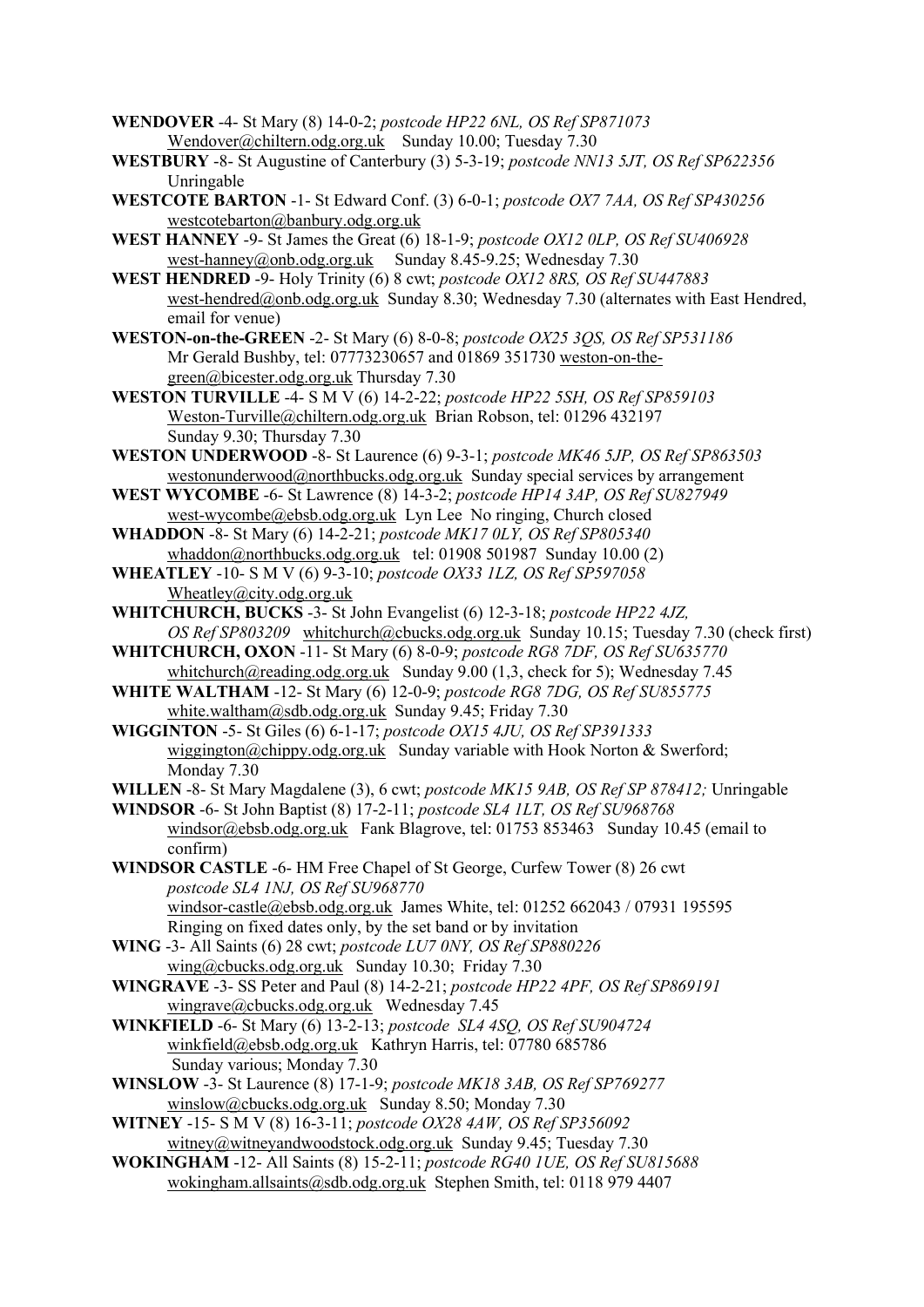Sunday 8.50, 5.50; Monday 8.00 (No Sunday evening ringing in August)

- **WOKINGHAM** -12- St Paul (8) 15-2-7; *postcode RG41 1EH, OS Ref SU805690* [wokingham.stpaul@sdb.odg.org.uk](mailto:wokingham.stpaul@sdb.odg.org.uk) Sue Davenport, tel: 01189 786554 Sunday 9.00; Tuesday 7.45
- **WOOBURN** -6- St Paul (8) 17-1-14; *postcode HP10 0PW, OS Ref SU909878* [wooburn@ebsb.odg.org.uk](mailto:wooburn@ebsb.odg.org.uk) Louise Walton, tel: 01628 531360 Sunday 9.00; Wednesday 7.30

**WOODEATON** -2- Holy Rood (5) 7 cwt; *postcode OX3 9TN, OS Ref SP535119* woodeaton@bicester.odg.org.ukMr Nick King

- **WOODSTOCK** -15- St Mary Magdalene (8) 12-3-24; *postcode OX20 1UG, OS Ref SP443167* [woodstock@witneyandwoodstock.odg.org.uk](mailto:woodstock@witneyandwoodstock.odg.org.uk) Sunday 10.30; Thursday 7.30
- **WOOLSTONE** -8- Holy Trinity (3) 5cwt; *postcode MK15 0AJ,* OS Ref SP875392; Unringable
- **WOOTTON** -15- St Mary (6) 9-2-20; *postcode OX20 1DZ, OS Ref SP438198* [wootton@witneyandwoodstock.odg.org.uk](mailto:wootton@witneyandwoodstock.odg.org.uk) Thursday 7.30, (check first)
- **WOTTON UNDERWOOD** -3- All Saints (6) 10 cwt; *postcode HP18 0SB, OS Ref SP688159*
- **WOUGHTON ON THE GREEN** -8- Assumption of the BVM (6) 7 cwt; *postcode MK6 3BS, OS Ref SP876376* [woughtononthegreen@northbucks.odg.org.uk](mailto:woughtononthegreen@northbucks.odg.org.uk) tel: 07412 177797 Sunday 9.15; Thursday 7.30
- **WRAYSBURY** -6- St Andrew (8) 9-2-26; *postcode TW19 5DE, OS Ref TQ001740* wraysbury@ebsb.odg.org.uk Roger Lewiston, tel: 07973 725682 Sunday 10.15 (4 by arrangement); Wednesday 7.30 (contact to confirm)
- **WROXTON** -1- All Saints (5) 8-1-20; *postcode OX15 6QE, OS Ref SP418418* [wroxton@banbury.odg.org.uk](mailto:wroxton@banbury.odg.org.uk) Sunday 9.30 (2,4); Tuesday 8.00-9.00

**YARNTON** -15- St Bartholomew (6) 22-1-19; *postcode OX5 1PY, OS Ref SP477116* [yarnton@witneyandwoodstock.odg.org.uk](mailto:yarnton@witneyandwoodstock.odg.org.uk) No regular practice

**YATTENDON** -7- SS Peter and Paul (6) 6-3-14; *postcode RG18 0UE, OS Ref SU554746* [yattendon@newbury.odg.org.uk](mailto:yattendon@newbury.odg.org.uk) contact Marcus Allum tel: 01635 204044 Tuesday 7.30 alternating with Hampstead Norreys

# **LIST OF PRACTICE NIGHTS**

*It is advisable to check with Tower Correspondent before visiting tower, especially during holiday periods. This list has been extracted from the alphabetical list at end of Guild Report (which is the definitive version, should there be any discrepancies)*

#### **Monday**

Bampton, Binfield, Bodicote, Bradfield, Bray, Brill, Chadlington, Chilton, Cropredy, Deddington, Denham, Didcot, Dorney, Drayton, Ducklington, East Ilsley, Eynsham, Faringdon, Freeland, Garsington, Great Haseley, Henley-on-Thames, High Wycombe, Hurst, Kirtlington, Little Missenden, Long Wittenham, Loughton, Marcham, Newbury, Newton Blossomville, North Moreton, Olney, Oxford City (St Aldates), Oxford City (St Thomas), Penn, Sandhurst, Shenley, Shrivenham, Spelsbury, Stony Stratford, Stratfield Mortimer (St Mary), Sutton Courtenay, Thame, Waltham St Lawrence, Wavedon, Wigginton, Winkfield, Winslow, Wokingham (All Saints), Wroxton

**Tuesday**